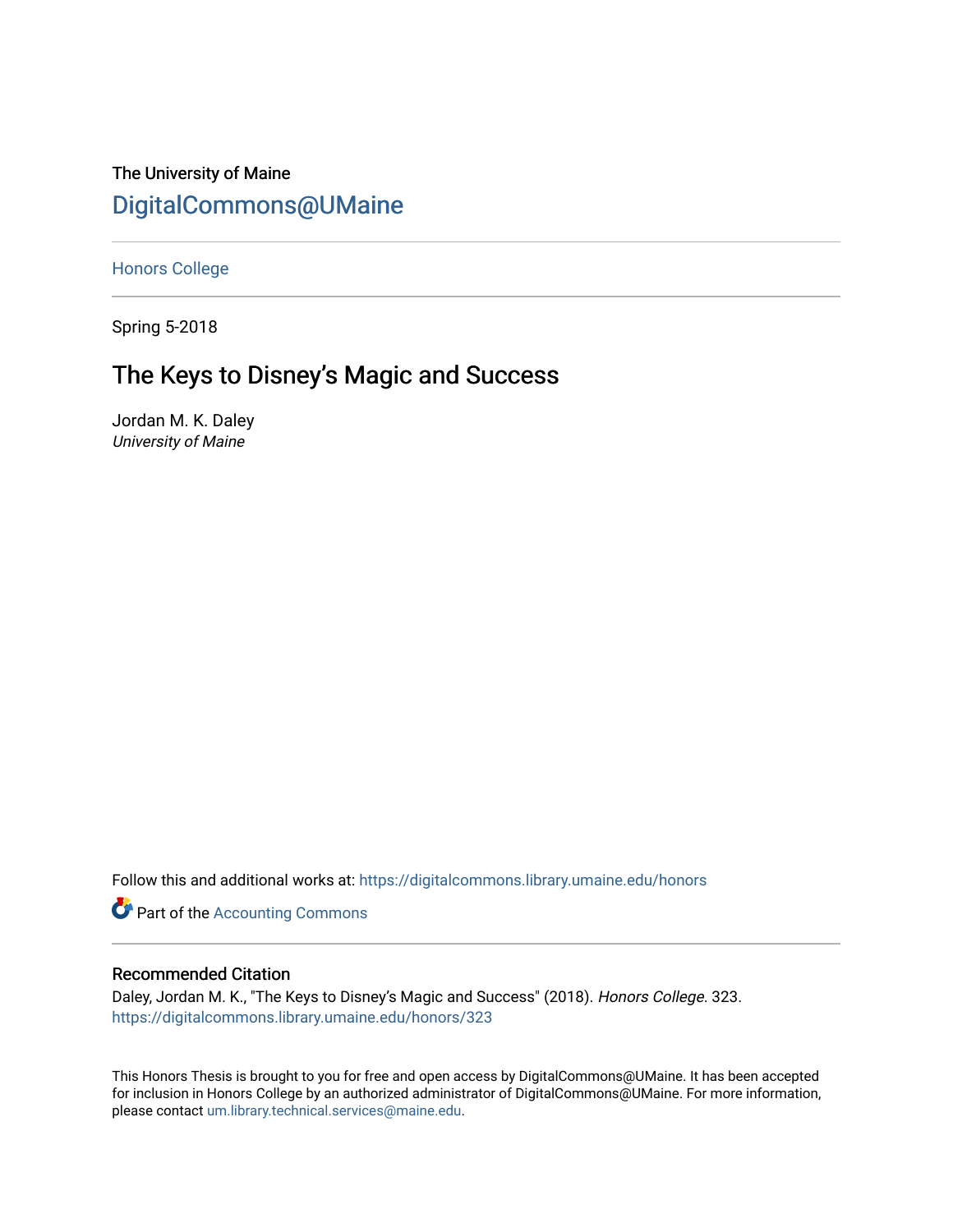## THE KEYS TO DISNEY'S MAGIC AND SUCCESS

by

Jordan M.K. Daley

A Thesis Submitted in Partial Fulfillment of the Requirements for a Degree with Honors (Accounting)

The Honors College

University of Maine

May 2018

Advisory Committee:

Martha Novy Broderick, Esq, Senior Instructor in Business and Commercial Law Wendy Coons, Lecturer in Accounting

Dr. Julie DellaMattera, Associate Professor of Early Childhood Development and Education

Dr. Patti Miles, Associate Professor of Management

Christopher Mares, Director of the Intensive English Institute, Lecturer in English as a Second Language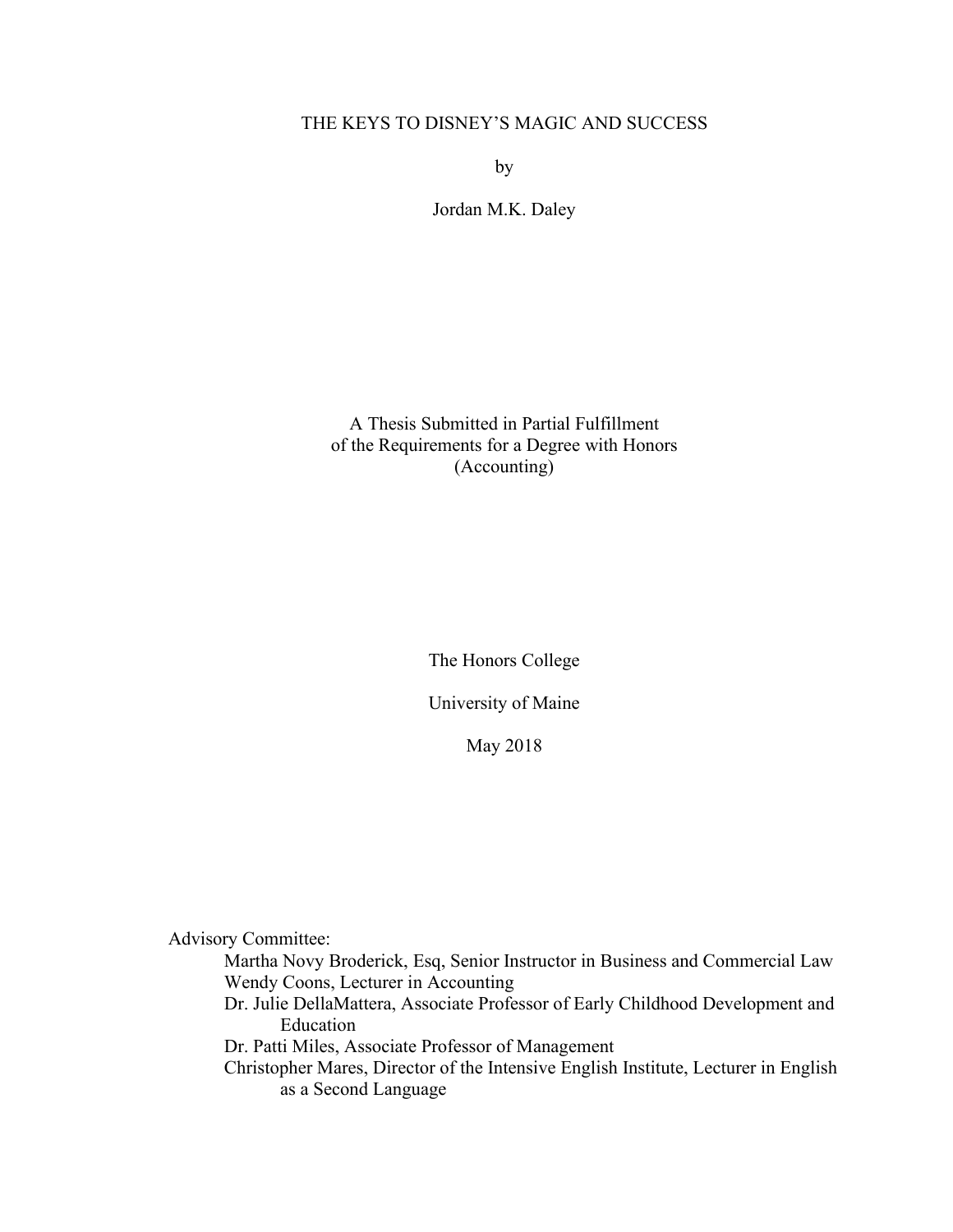#### ABSTRACT

This research was conducted in order to compare the inner business practices of the Walt Disney Company, specifically their theme park known as the Walt Disney World Resort, to the concepts set forth by Michael Porter and his Productivity Frontier. This research was compiled with information gathered from firsthand experience as a Disney cast member, in depth explanations about Disney's technological advancements for data collection, as well as data gathered from Walt Disney Company financial statements. After analyzing the way in which the company runs it's extremely large service organization, it can be concluded that the Walt Disney World Resort is not only operating at an optimal level on Porter's Productivity Frontier, but is also pushing it forward. While they are utilizing the currently available methods and technologies to increase the level of service qualities, they are also implementing new ideas in order to set the bar for other organizations as well.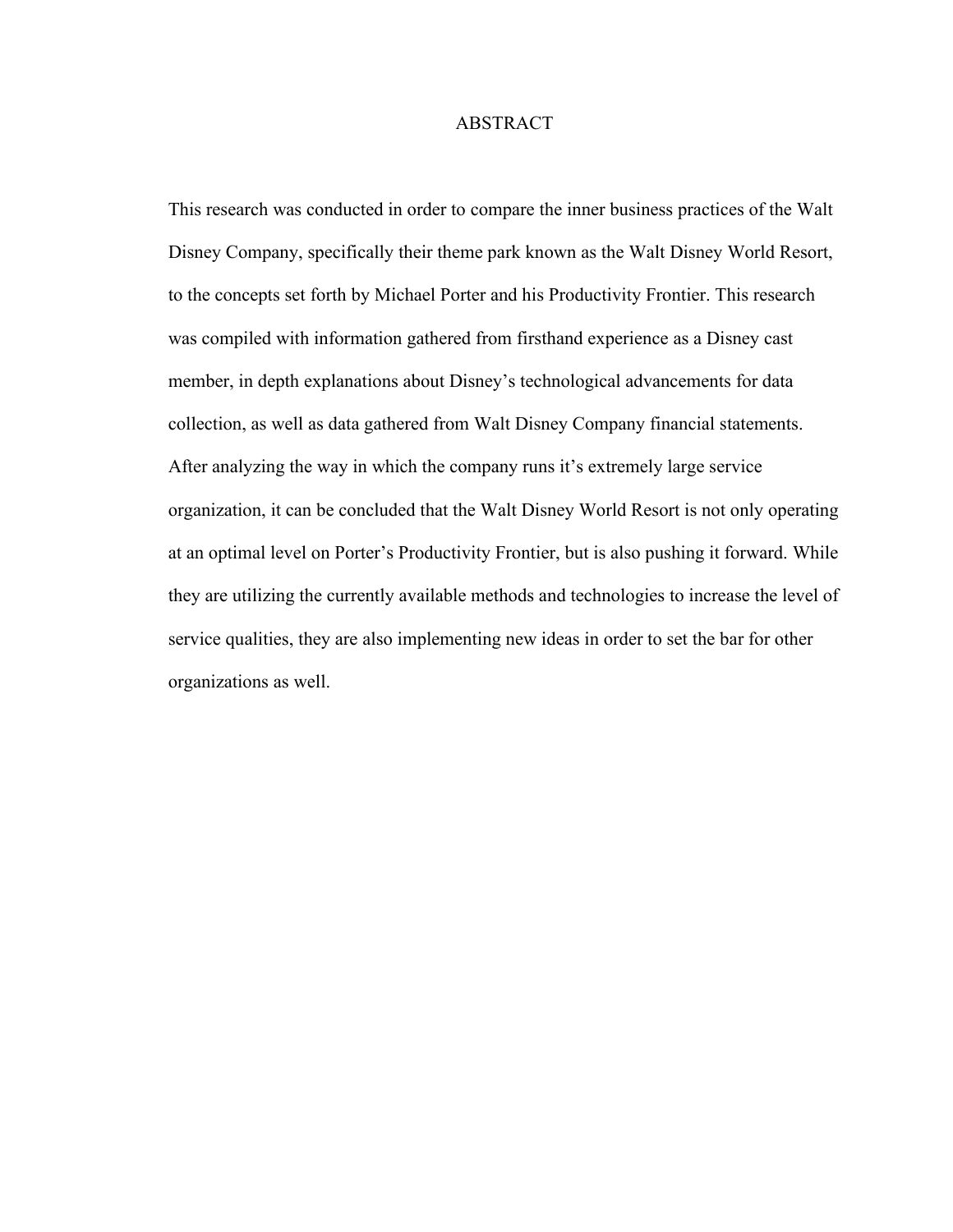## TABLE OF CONTENTS

| DISNEY'S FOCUS ON GUEST PROFITABILITY AND RISK MANAGEMENT10 |  |
|-------------------------------------------------------------|--|
|                                                             |  |
|                                                             |  |
|                                                             |  |
|                                                             |  |
|                                                             |  |
| RISK MANAGEMENT THROUGH CAST MEMBER TRAINING 19             |  |
|                                                             |  |
|                                                             |  |
|                                                             |  |
|                                                             |  |
|                                                             |  |
|                                                             |  |
|                                                             |  |
|                                                             |  |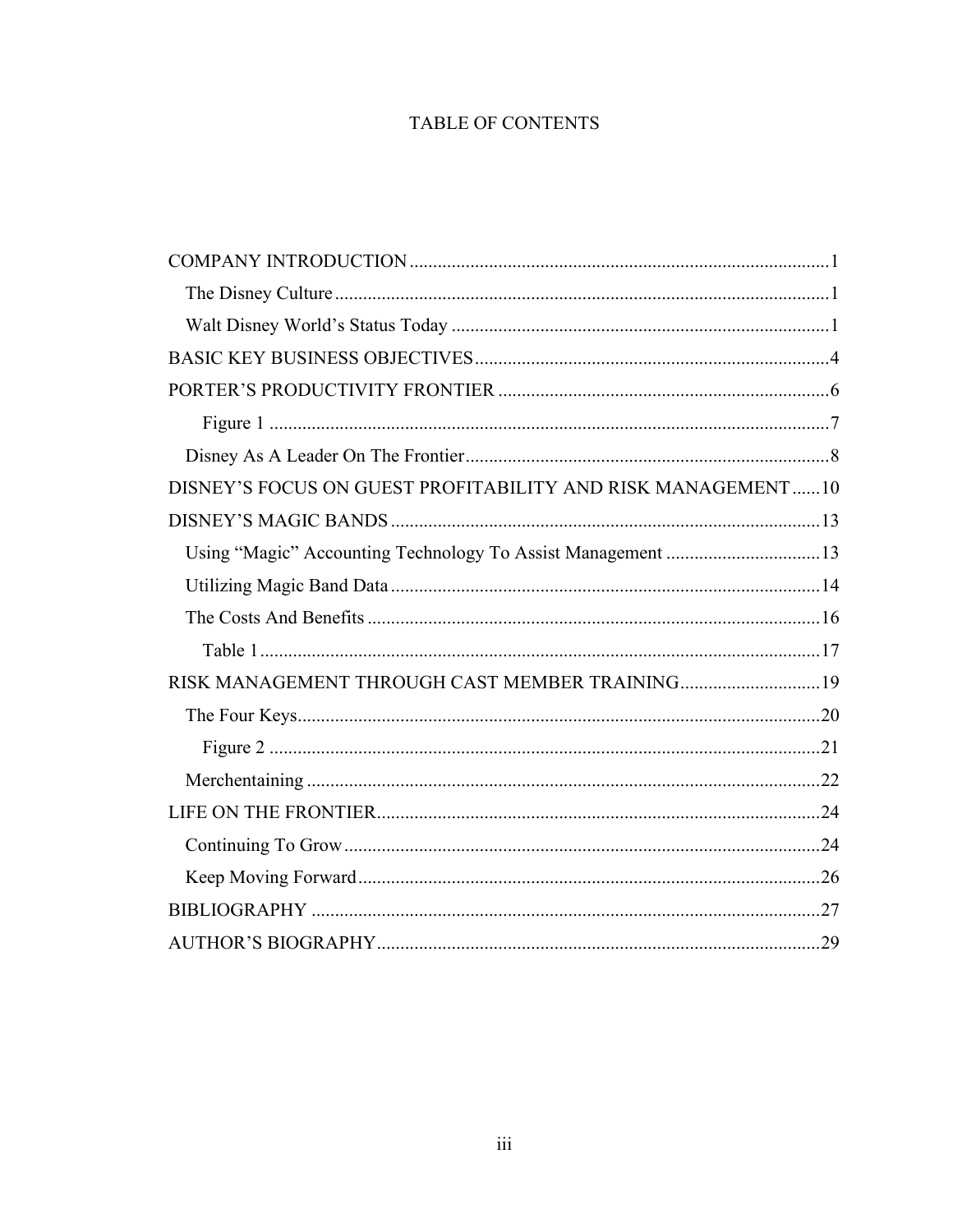#### COMPANY INTRODUCTION

#### The Disney Culture

Within the Walt Disney Company, they utilize a specific set of words in place of those that are commonly used throughout other organizations. Examples of such words and their regular business counterparts are as follows:

Cast Member  $\rightarrow$  Employee at a Disney park

Coordinator  $\rightarrow$  Disney equivalent of a shift leader

Leader  $\rightarrow$  Disney equivalent of a manager

 $Guest \rightarrow Customers$  or clients

On Stage  $\rightarrow$  The area that cast members work where they can be seen/heard by guests

#### Walt Disney World's Status Today

Covering a span of 40 sq. miles in Orlando, Florida, making it about the size of two Manhattans, sits the "most magical place on Earth", the Walt Disney World Resort. With its over 59,000<sup>1</sup> Cast Members (employees), Walt Disney World welcomes an average of 148,054 guests each day, and an average of 54,040,000 park visits each year based on 2015 attendance data<sup>2</sup>.

This was the second resort opened by the Walt Disney Company, who originally

 <sup>1</sup> Cockerell, L. (2009). Creating magic: 10 common sense leadership strategies from a life at Disney. London: Vermilion.

<sup>2</sup> Reikofski, P. (2016, May 26). How Many People Go to Disney World Every Day – 2015 Edition. Retrieved November 07, 2017, from http://temporarytourist.com/how-many-people-go-to-disney-worldevery-day-2015-edition/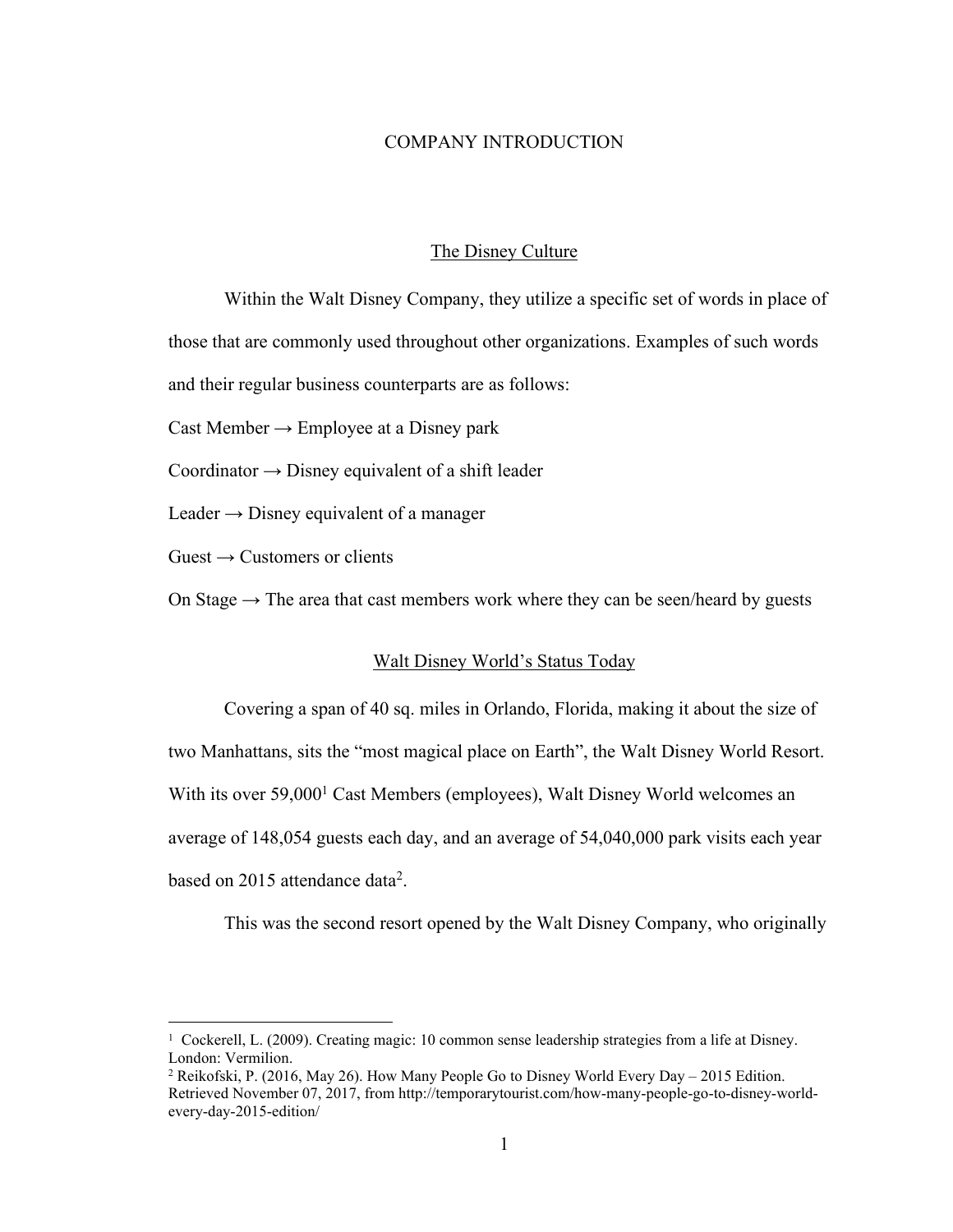began welcoming guests on October 1st, 1971, with its 1 theme park and 3 resorts<sup>3</sup>. It has now grown into a resort that is comprised of 4 theme parks; Disney's Magic Kingdom, Disney's Animal Kingdom, EPCOT (Experimental Prototype Community of Tomorrow), and Disney's Hollywood Studios, 2 water parks; Disney's Blizzard Beach and Disney's Typhoon Lagoon, as well as over 25 hotel locations<sup>4</sup>, a shopping and entertainment district called Disney Springs, and the ESPN Wide World of Sports Complex.

The Walt Disney World Resort is just one segment of the Walt Disney Company, a company that ranks number 52 on the Fortune  $500$  list<sup>5</sup>. The company as a whole brought in revenues of \$55,632,000,000 in 20166, and \$16,974,000,0007 was from Parks and Resorts alone. Unfortunately, Disney only discloses their park revenue information as a whole, not broken up by revenues of specific park segments such as Disney Land, Disney World, Tokyo Disney, Disneyland Paris, Hong Kong Disneyland, Shanghai Disney, and Aulani Resort and Spa individually. According to Senior Vice President of Investor Relations for the Walt Disney Company, Lowell Singer, the company used to disclose that information, but has decided to now only separate the revenues by domestic and foreign park and resort totals.

Although Walt Disney World is just one of the many resorts created by Disney, it is home to the most attended theme park in the world, Disney's Magic Kingdom. Being

<sup>&</sup>lt;sup>3</sup> This Day in History: Walt Disney World Resort Officially Opens - 1971. (n.d.). Retrieved November 07, 2017, from https://disneyparks.disney.go.com/blog/2010/10/this-day-in-history-walt-disney-world-resortofficially-opens-1971/

<sup>4</sup> Help Center. (n.d.). Disney Resort Hotels - Frequently Asked Questions. Retrieved November 7, 2017, from https://disneyworld.disney.go.com/faq/resorts/resort-hotel-list/

<sup>5</sup> Fortune 500 Companies 2017: Who Made the List. (n.d.). Retrieved November 07, 2017, from http://fortune.com/fortune500/list/filtered?searchByName=disney

<sup>6</sup> The Walt Disney Company. (n.d.). Fiscal Year 2016 Annual Financial Report (pg. 24) [PDF]. Washington, D.C.: United States Securities and Exchange Commission.

<sup>7</sup> The Walt Disney Company. (n.d.). Fiscal Year 2016 Annual Financial Report (pg. 31) [PDF]. Washington, D.C.: United States Securities and Exchange Commission.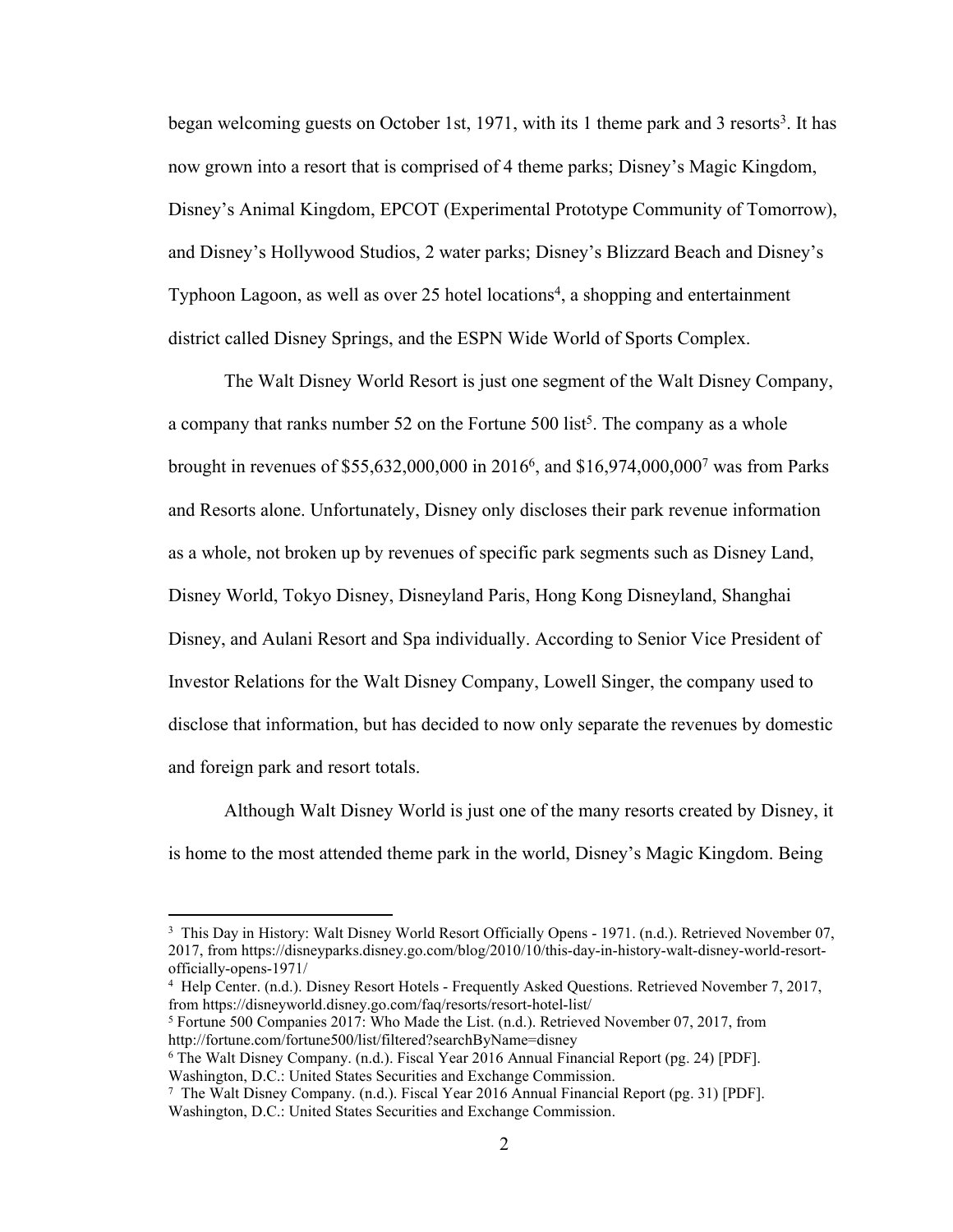home to the most popular theme park is just one source of the resort's revenue production, they also have all of their other theme parks and resorts that were previously mentioned. Due to their immense amount of cash flow, and the large success of this resort, they have needed to find extremely effective and efficient ways to handle the daily operations to not only continue working as a business, but to keep their reputation as high as it currently is.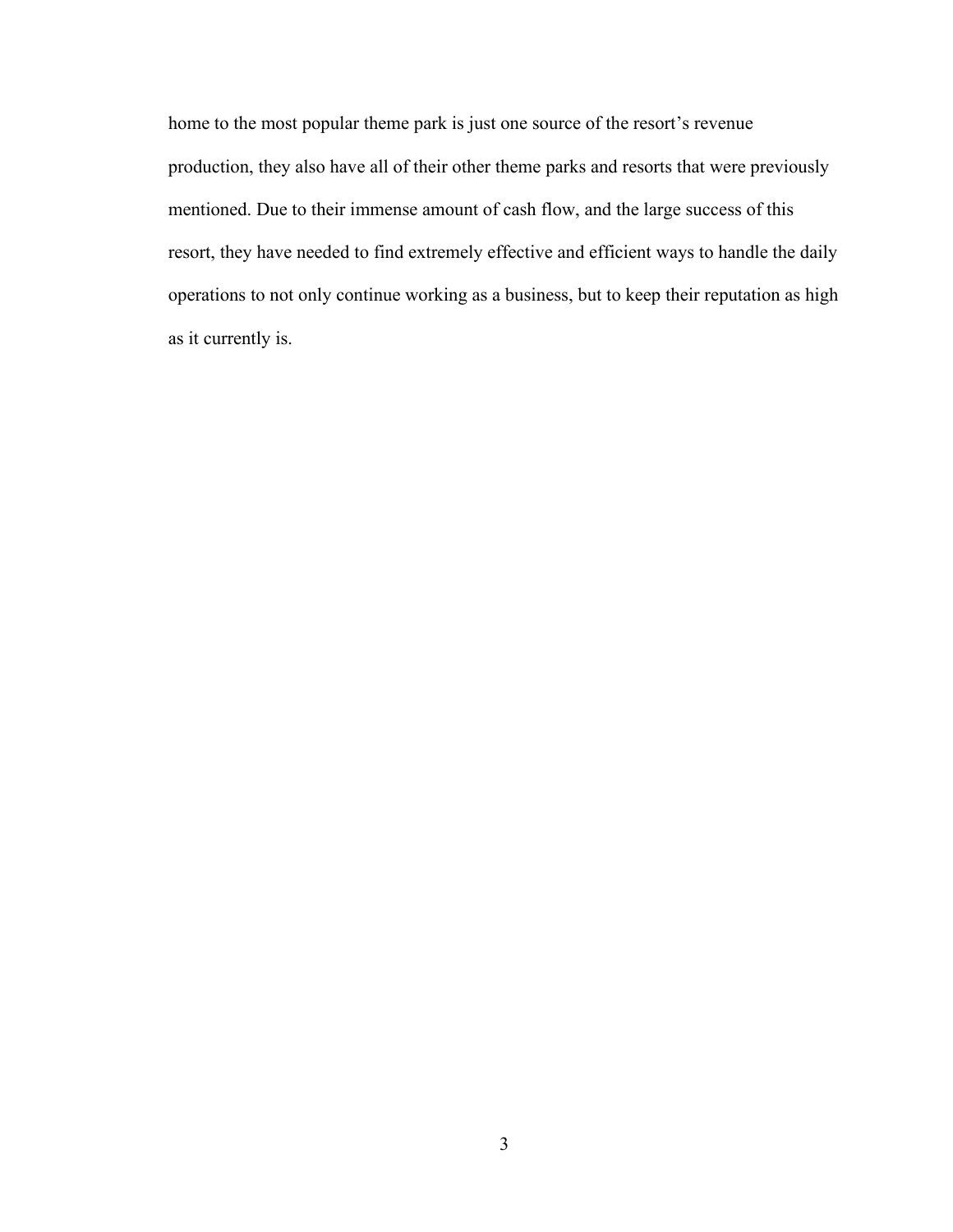#### BASIC KEY BUSINESS OBJECTIVES

According to a managerial accounting textbook<sup>8</sup> used by students at the University of Maine, there are key core objectives and measures that are commonly used in most organizations. Their list of five core objectives includes: increase market share, increase customer retention, increase customer acquisition, increase customer satisfaction, and increase customer profitability. The text describes different ways to measure the possible progress for each of these objectives, but there are different measurements developed for each organization, depending on how their business is conducted.

The Walt Disney Company has many different ways that they can conduct their business that allows them to work towards these objectives, while they are constantly growing. One example of how Disney works towards increasing their share of the entertainment market would be their recent acquisition of Marvel and Lucasfilms. The acquisition of these companies gave Disney the fan bases that were already attached to these brand names. With Marvel's successful comic book universe, Disney was able to add action heroes like Iron Man, Captain America, Thor, the Incredible Hulk, Spider-Man, and many more to their list of characters. These characters, along with the ones obtained from the acquisition of the popular Lucasfilm series, Star Wars, helped Disney reach new sections of the entertainment market that they may not have already entered. Despite the fact that many males do enjoy the characters that Disney already created, the acquisition of these Marvel and Lucasfilm characters will help the company increase the

 <sup>8</sup> Hansen, D. R., & Mowen, M. M. (2018). Cornerstones of cost management. Boston: Cengage Learning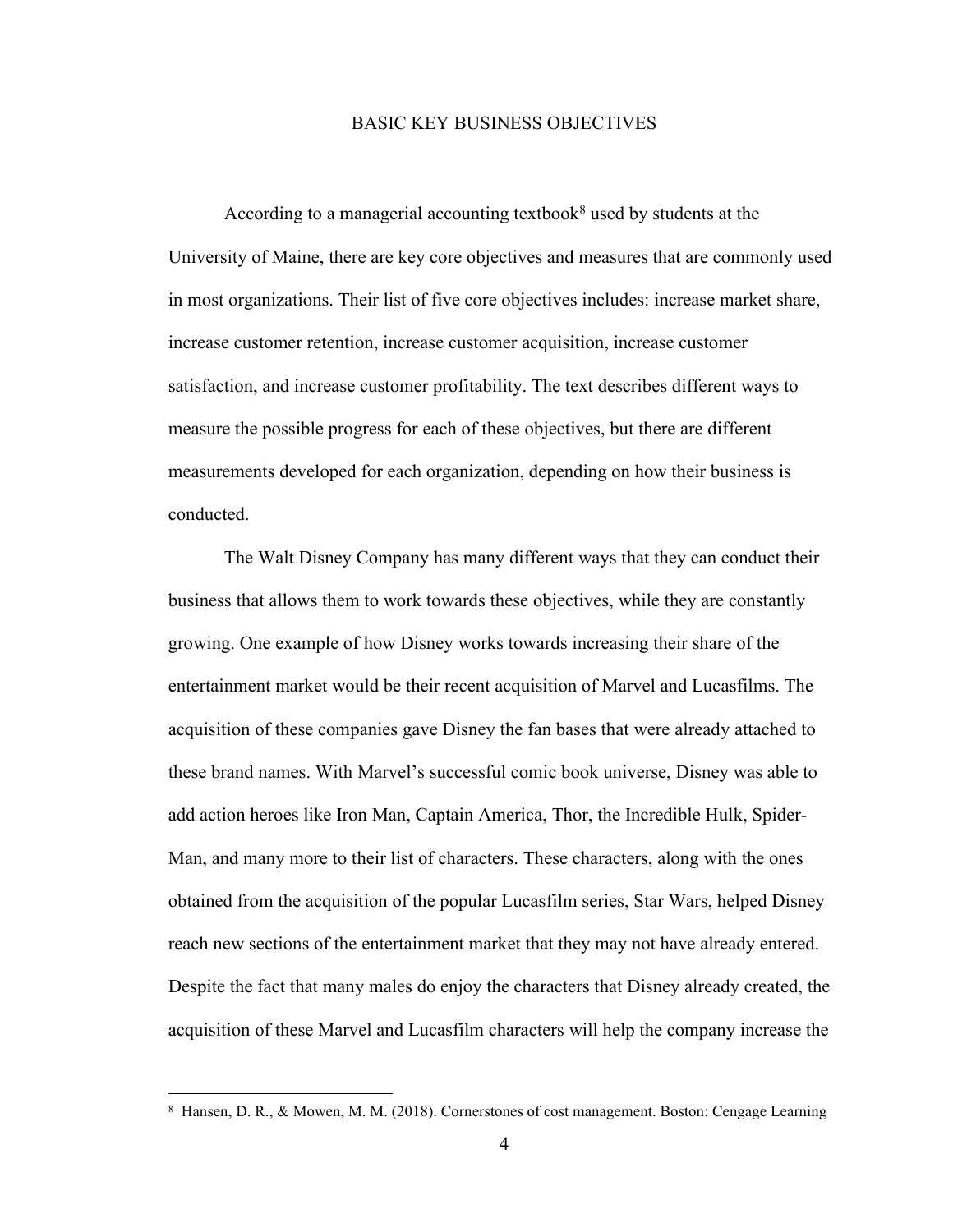number of entertainment fans they have that are either or both older and male, that may not be attracted to the common characters associated with the Disney name.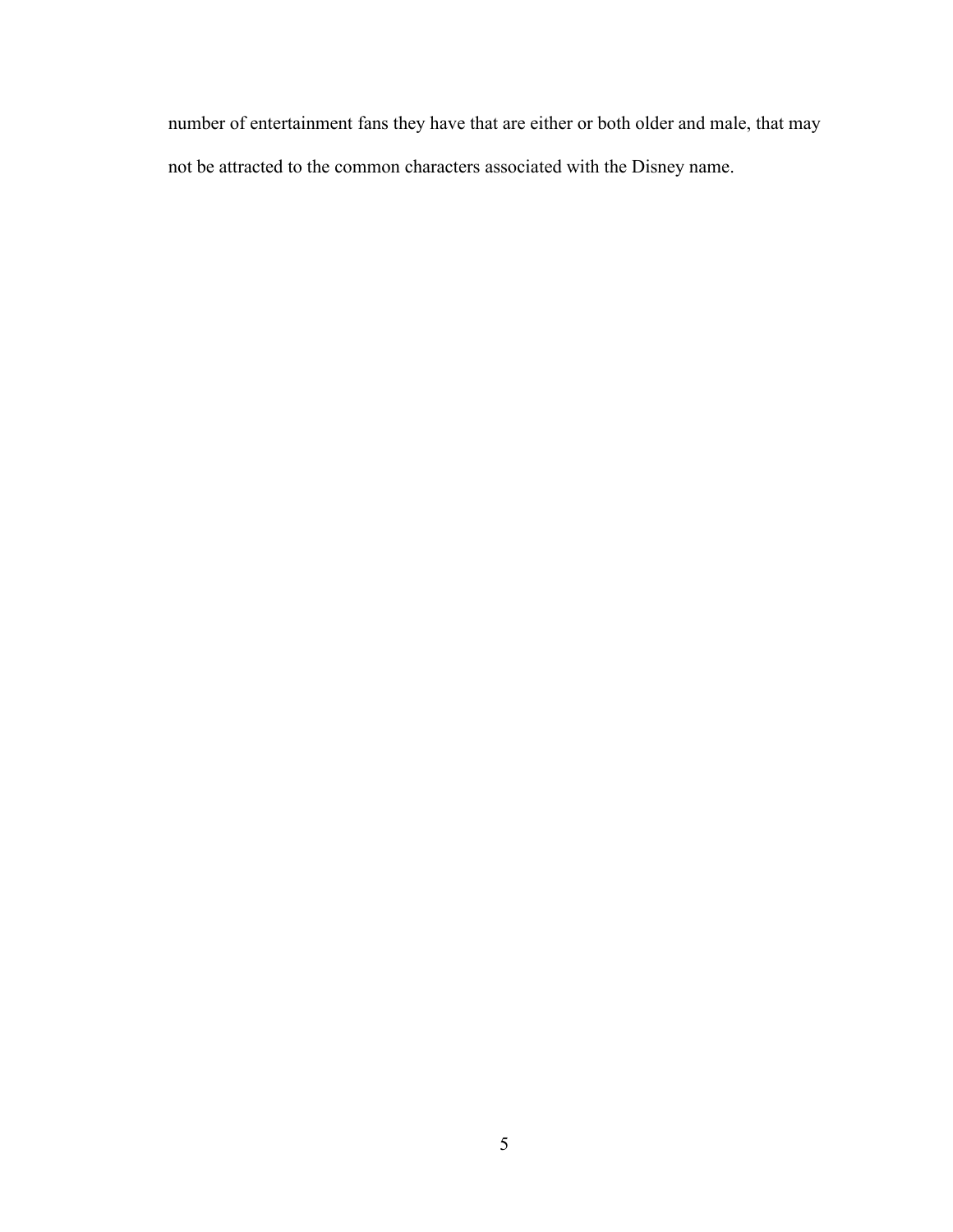#### PORTER'S PRODUCTIVITY FRONTIER

While the Walt Disney Company as a whole can provide examples for each core business objective, one that stands out significantly would be their business practices in their parks that allow them to increase their customer satisfaction, specifically, at the Walt Disney World Resort in Orlando, Florida.

In order to increase their customer satisfaction, Disney theme parks spend weeks training their new cast members how to properly treat guests during a variety of different interactions. Many guests have unfortunate situations during their stay, such as weather interfering with their plans, broken merchandise, lost luggage, and undesirable interactions. Cast members are empowered and given tools to be able to handle these situations and try their hardest to have a smile on the guest's face at the end of the interaction, satisfying their desires and preconceived ideas about how Disney treats their guests.

Although Disney is working towards creating wealth with objectives such as customer acquisition, increasing customer, increasing market share, etc., it is important to point out how they stand in respect to Michael Porter's Productivity Frontier, as shown below<sup>9</sup> in Figure 1.

 <sup>9</sup> Porter, M. (1996). What is strategy? Harvard Business Review 74(6) 61–78.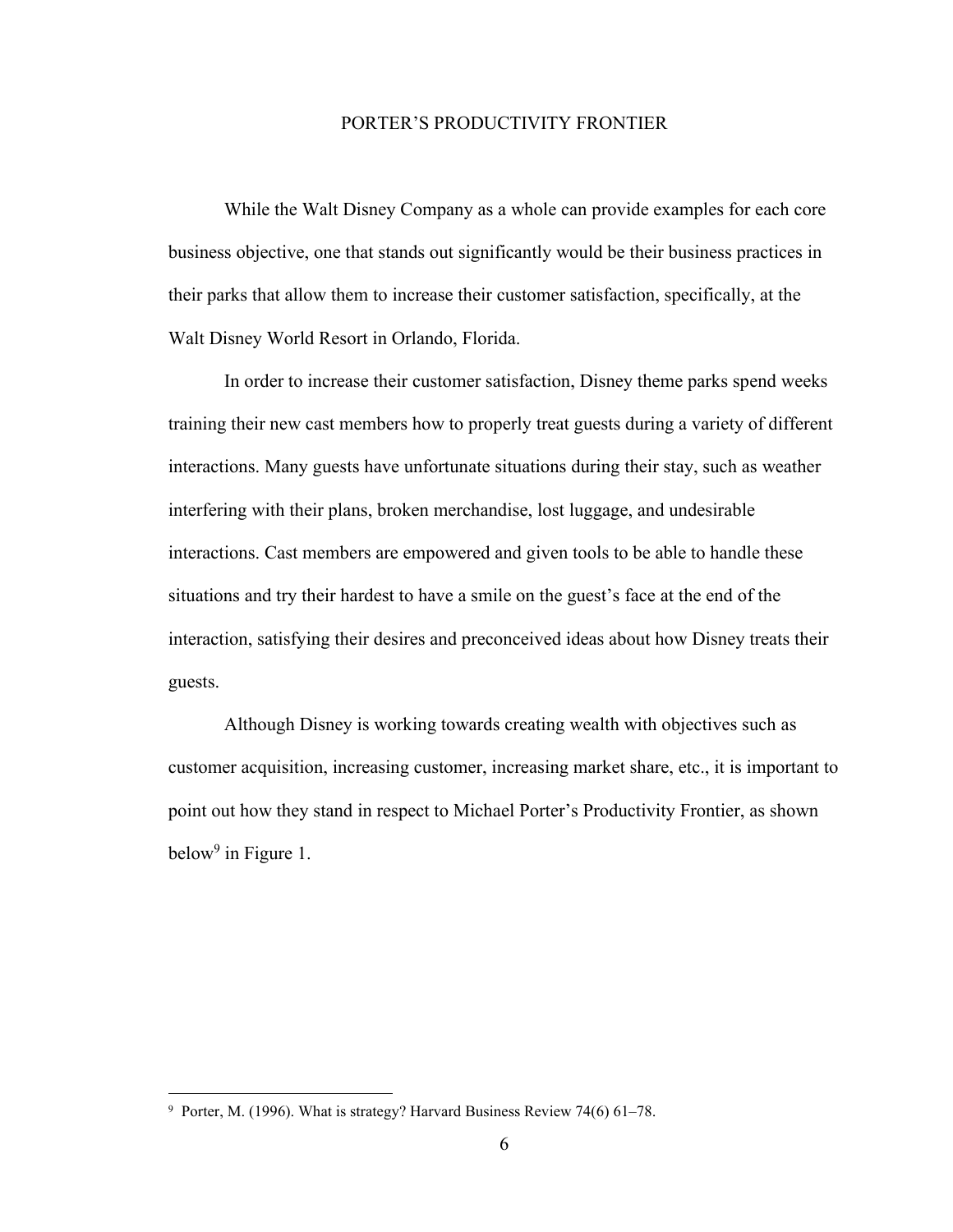



This diagram shows the relationship between how much is being spent versus how much quality is being received in return. Porter describes his design of the Productivity Frontier in his article in the Harvard Business Review,

"Imagine for a moment a productivity frontier that constitutes the sum of all existing best practices at any given time. Think of it as the maximum value that a company delivering a particular product or service can create at a given cost, using the best available technologies, skills, management techniques, and purchased inputs. The productivity frontier can apply to individual activities, to groups of linked activities such as order processing and manufacturing, and to an entire company's activities. When a company improves its operational effectiveness, it moves toward the frontier. Doing so may require capital investment, different personnel, or simply new ways of managing. The productivity frontier is constantly shifting outward as new technologies and management approaches are developed and as new inputs become available."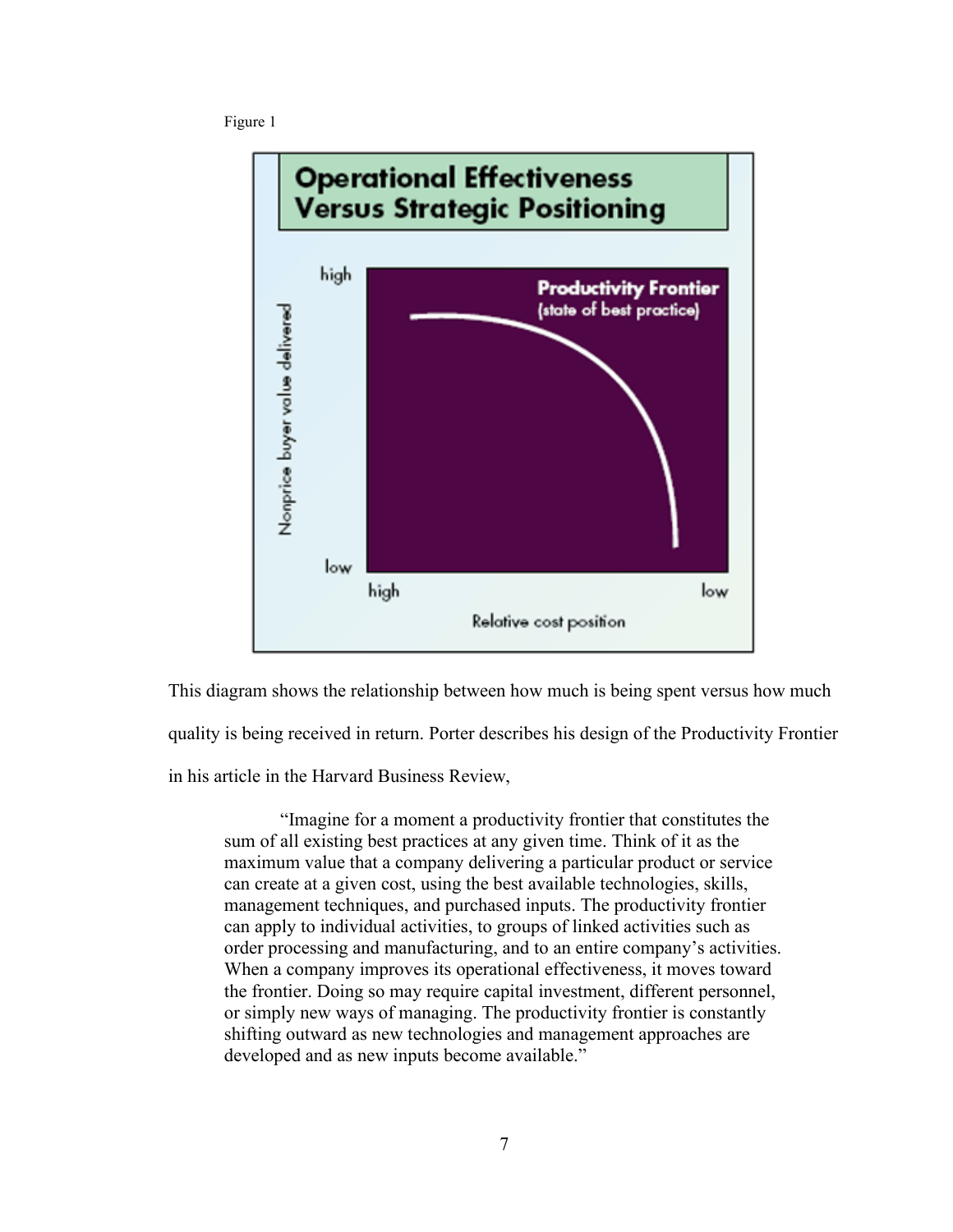Businesses falling below the line of the Productivity Frontier aren't operating to the full potential available in the current time period based on what technologies and practices are available/created at that point in time. Porter also mentions in his article that,

"A company can outperform rivals only if it can establish a difference that it can preserve. It must deliver greater value to customers or create comparable value at a lower cost, or do both. The arithmetic of superior profitability then follows: delivering greater value allows a company to charge higher average unit price; greater efficiency results in lower average unit costs."

The Walt Disney Company is not only one of the companies that has established a difference in their practices that delivers continually increasing value to their guests, even sometimes while lowering their own costs, but it has also played a part in shifting the Productivity Frontier outward.

#### Disney As a Leader On The Frontier

Through their use of cast member training, empowerment, and rewards, the Walt Disney Company has been able to provide quality service to their guests while putting preventative strategies in place in order to help avoid both internal and external failures in their services. Along with the creation of their intense cast member training, they have also created a new tool in the theme park industry that can allow them to not only increase efficiency for their guests, but also collect numerous types of data for the company to analyze and use to their advantage, just by having guests wear a customizable band on their wrists.

The Walt Disney Company is an excellent example of Michael Porter's idea that in order to thrive, companies need to be able to combine both the use of operational effectiveness and strategy, saying that while one is beneficial, but isn't enough. This is

8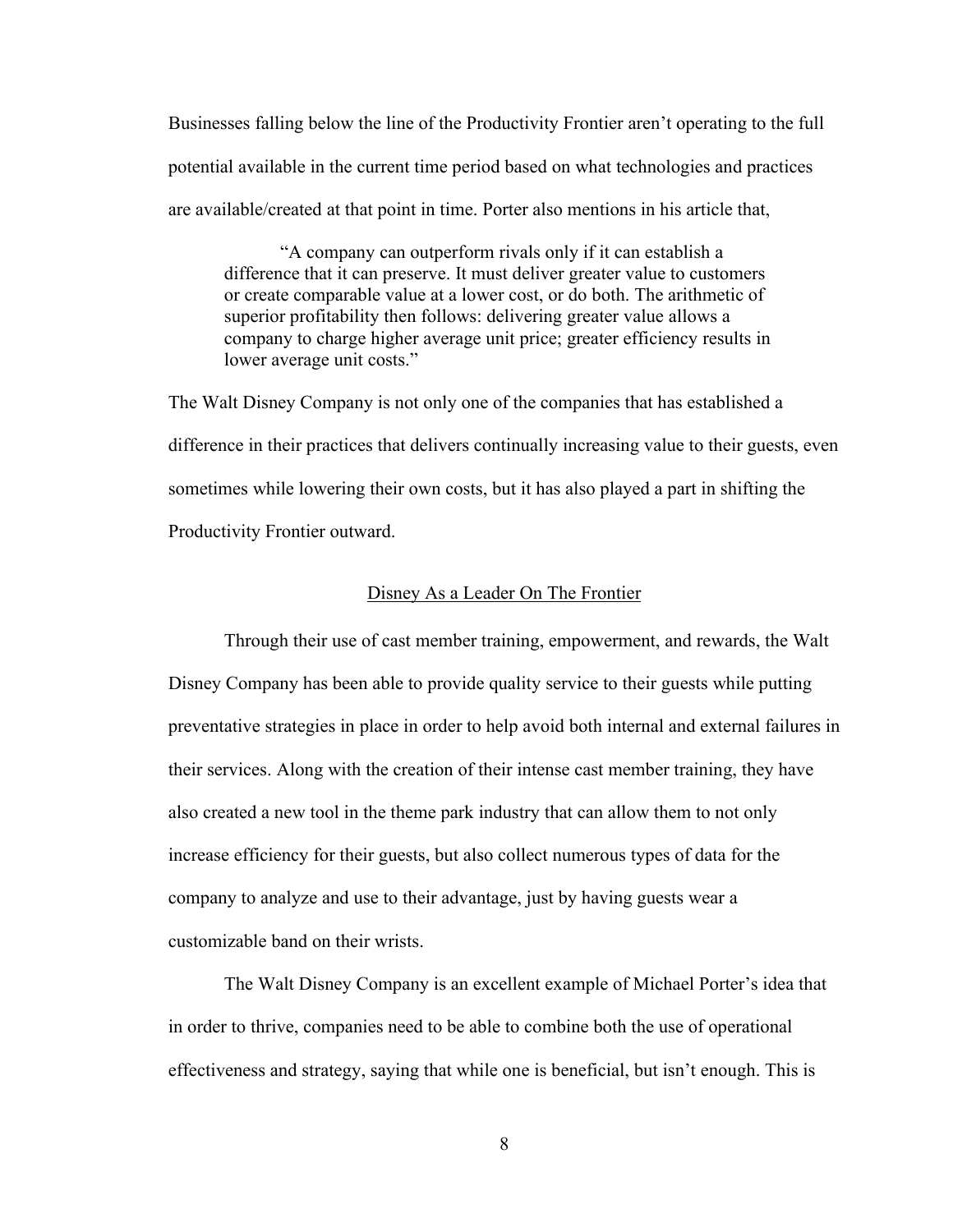accomplished by increasing their operational effectiveness through intense trainings and constant growth, and establishing new methods to perform activities differently than their rivals through the use of Disney's Magic Bands. The implementation of these business practices helps Disney not only perform on the Productivity Frontier at the state of best practices, but helps them push this line forward, creating new levels of quality, productivity, and efficiency for other companies to strive for.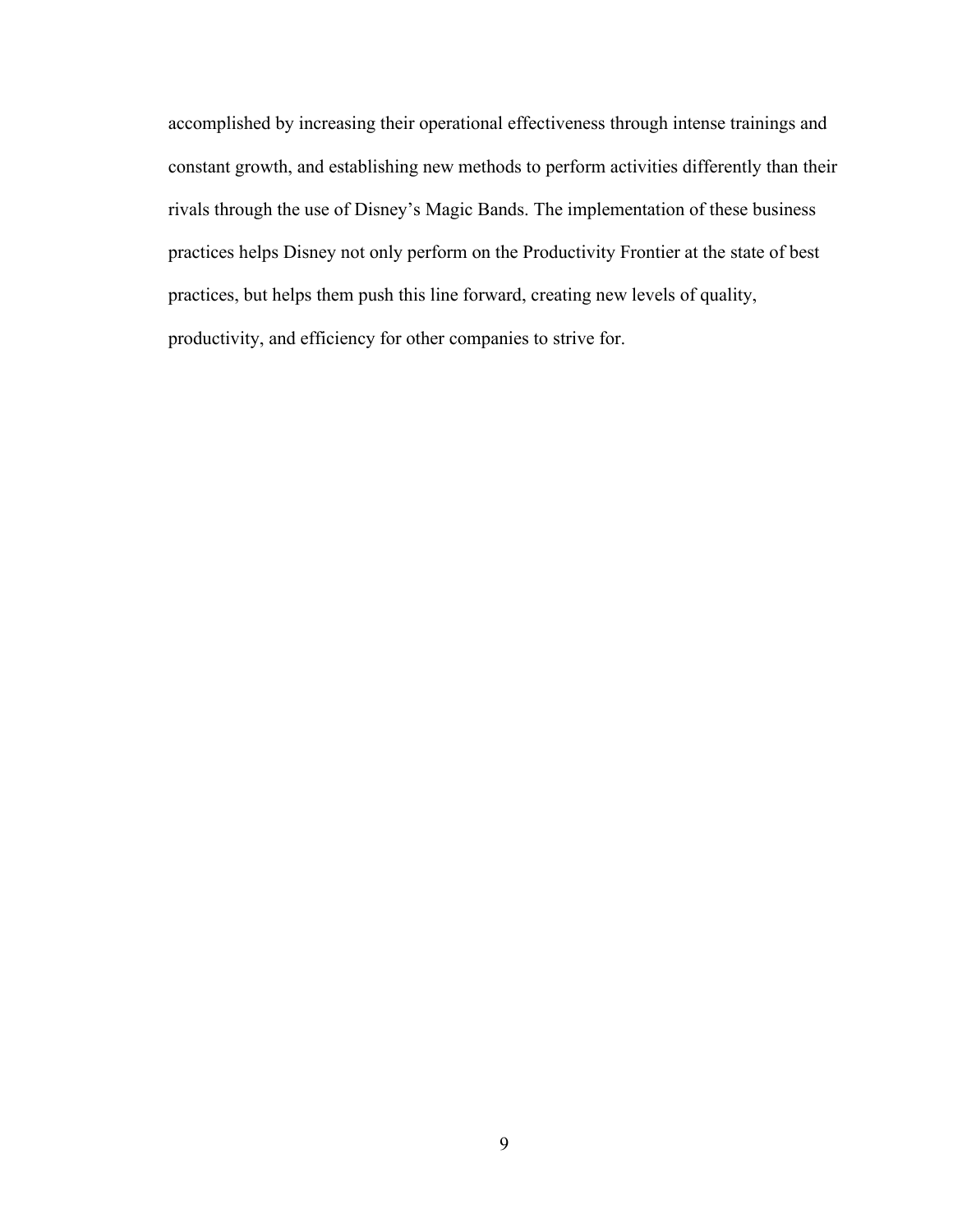## DISNEY'S FOCUS ON GUEST PROFITABILITY AND RISK MANAGEMENT

Although all core objectives are important, the goal to increase customer profitability is one that accountants have a close relationship with. Customer profitability is the amount of profits received by the company after taking into account the costs that went into serving said customers, or in Disney's case, guests.

Although it isn't always exactly known how much a guest will spend and how much it will cost to earn these revenues, Disney can prepare for many different guest financial interactions by increasing their risk management. This idea of reducing risks in an organization can help said organization implement their strategies effectively.

In the business world, the term "risk" can have different meanings to different types of professionals in their different fields. According to Shyam Sunder, a professor of accounting, economics, and finance at the Yale School of Management,

"In plain English, risk means hazard—exposure to loss, injury, accident, failure, or breakdown. To be at risk means to be vulnerable to loss or damage, from which one may need protection. Its origins in French (risqué), and Italian (risco, riscio, rischio, and riscare meaning 'run into danger') point to its unwelcome nature. Risk is context specific, but always denotes the possibility of an undesirable, even feared outcome<sup>"10</sup>

This definition of risk can be taken many ways, to an accountant, risk could be seen as the hazard of intense unavoidable external factors such as hurricanes that may halt operations at Walt Disney World. To a manager, risk could be seen as problems caused by internal failures such as lack of cast member discretion or attention to detail, or even unforeseen crowds with insufficient labor forces to maintain guest satisfaction. Since

 <sup>10</sup> SUNDER, S. (2015). Risk in Accounting. *Abacus*, *51*(4), 536-548. doi:10.1111/abac.12060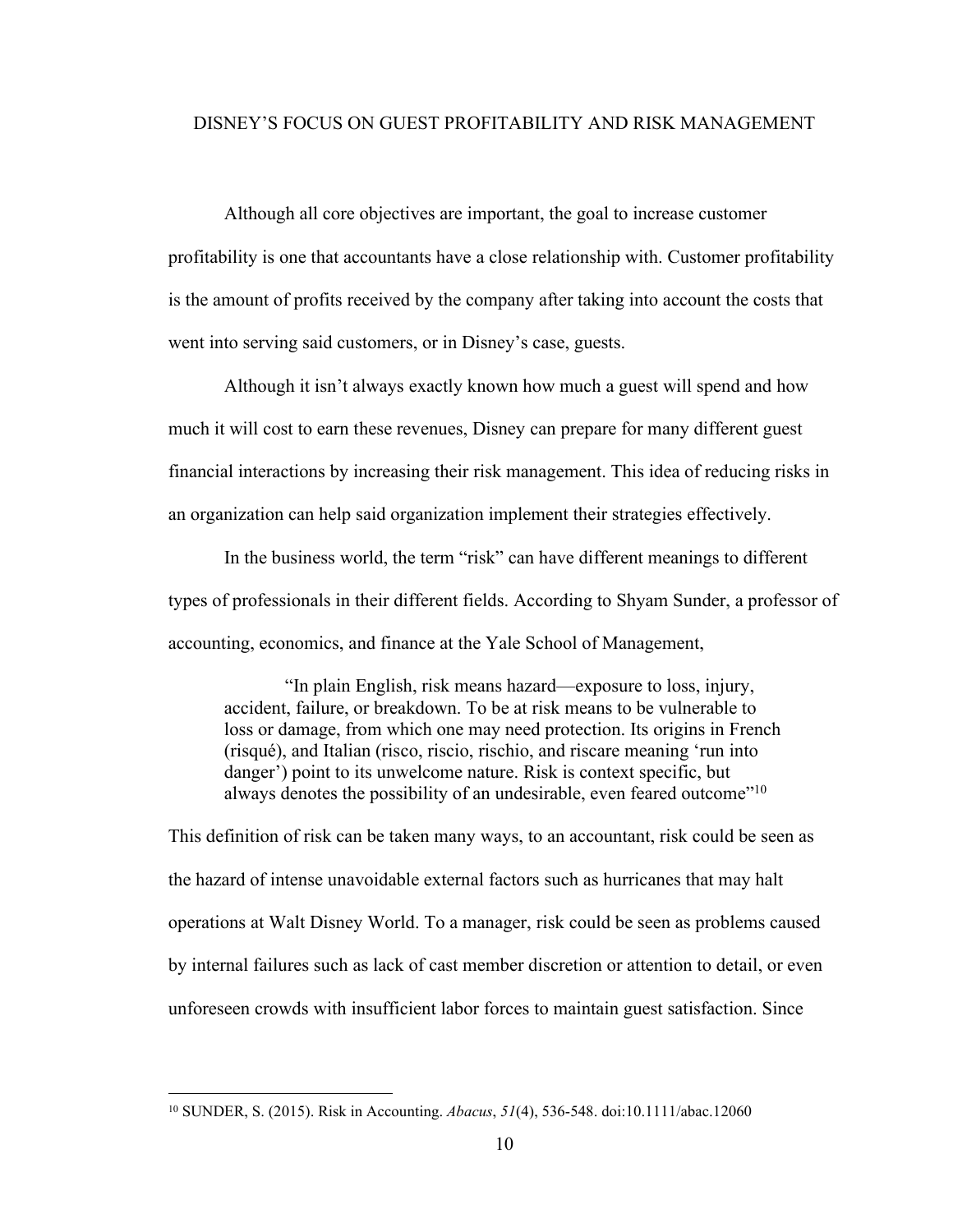risks like hurricanes cannot be avoided due to the location of the park, the managerial risks associated with Walt Disney World have more of crucial impact on its role on Porter's Productivity Frontier.

Dr. Robert Kaplan of Harvard Business School discusses in an interview with Microsoft $BI<sup>11</sup>$  about how data is collected to see if a strategy is being executed properly. Now these strategies are put together through their "framework" that is created by the company's balanced scorecard and strategy map, but in order to implement a strategy efficiently, it is necessary to go over the risks that may occur throughout the execution of these strategies, whatever they may be. Dr. Kaplan gives an example in his interview about the downsides of not having proper risk management to either combat issues before they arise, or have a plan for the future if they are to happen. This example is about the BP (British Petroleum) oil spill that occurred in 2010. He explains,

"if you're there drilling, there are sensors you could put down in these wells, if not, create them, that will give you early warning indicators when the seal hasn't sealed, when the mud and concrete isn't working and you sense gases coming up, and that gives you the opportunity of acting very quickly to head off the risk event. [...]they didn't have the instrumentation to give them these early warning indicators".

If the proper organization members had spent the time and resources to sit down and go through every possible risk that they could think of before they began drilling, then they would have been able to have their machinery built to combat these risks.

Risk management does in fact cost money, but dealing with the consequences of a lack of preparedness can be much more costly, especially for companies like BP who's mistakes can have such a negative impact. As Dr. Kaplan said in his interview, "You can

 <sup>11</sup> Risk Reduction Advice from Dr. Robert Kaplan [Interview by B. Aziza]. (2011, February 4). Retrieved from https://www.youtube.com/watch?v=Kr0AwuvODaw&feature=youtu.be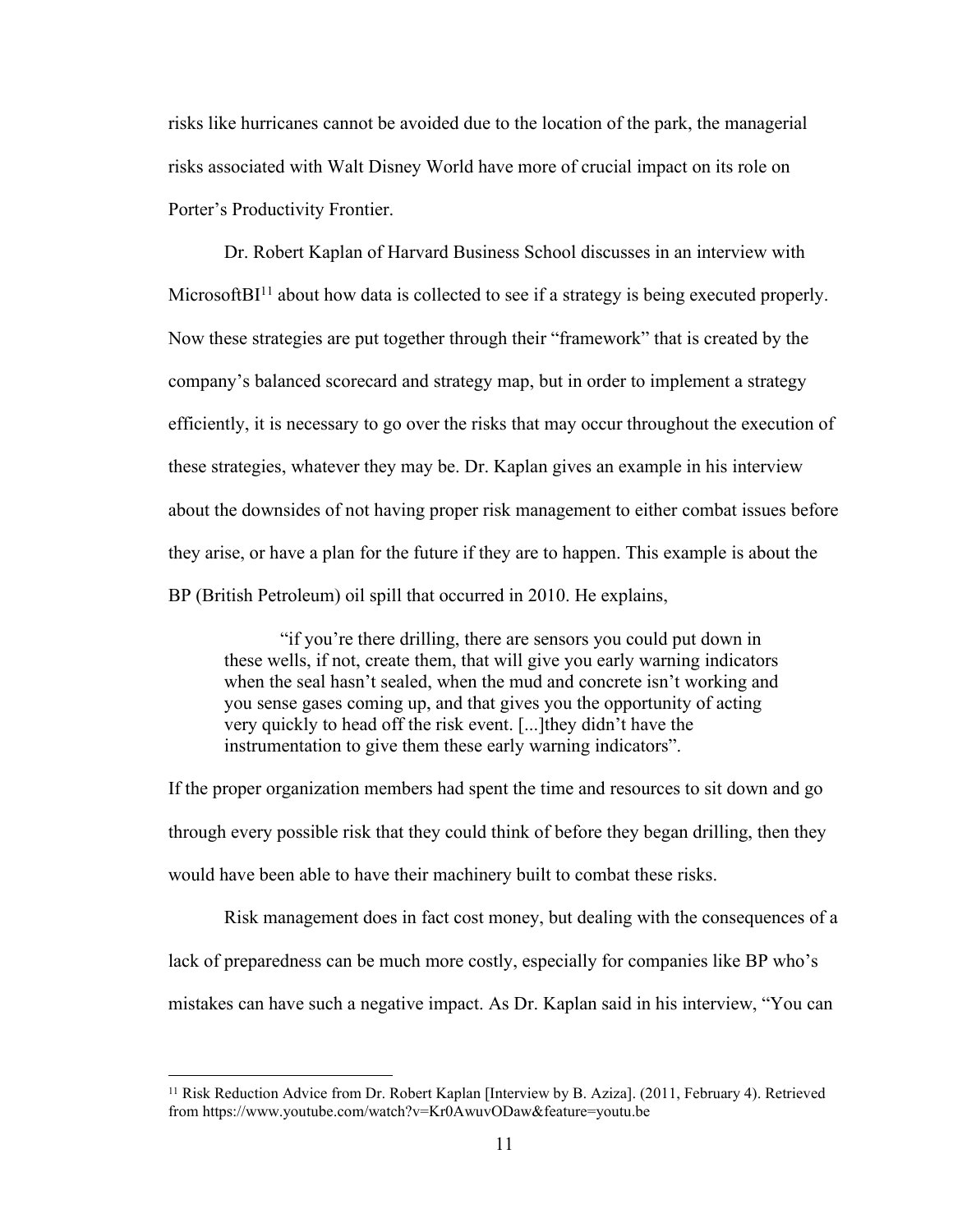pay now, or you can pay later. Now is much cheaper.", it is more beneficial to take the time to prepare for these risks. One way to combat these risks is by collecting and utilizing data from previous operating periods to help determine what to expect in the future, or in Disney's case, on a year to year, season to season, and even day by day basis.

Kaplan discussed the idea of BP taking the time to create a sensor that would allow them to track what is happening and determine if something had malfunctioned in their current process. The idea of creating something that could be utilized to track data is actually something that Walt Disney World had done through the creation of a small device called the "Magic Band". Risks can also be avoided and managed through the implementation of extensive cast member training.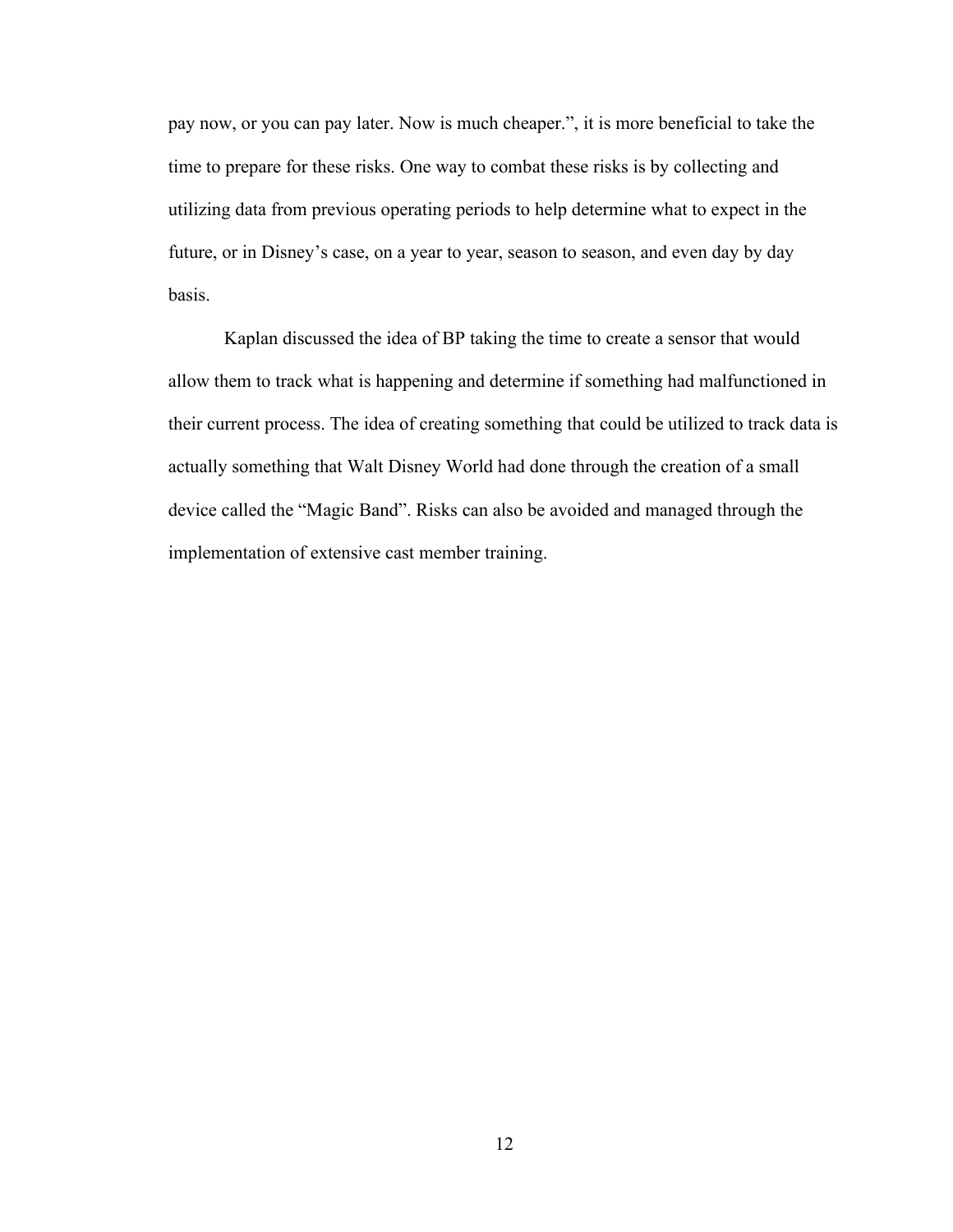#### DISNEY'S MAGIC BANDS

#### Using "Magic" Accounting Technology To Assist Management

In 2013, Walt Disney World started using a new type of information gathering technology they had created called "Magic Bands". These magic bands were designed to take place of the original paper FastPasses (tickets that allow you to have a reservation in a faster line for an attraction, ride, or character meet and greet), along with functioning as the guest's hotel room key and park entrance passes, allowing purchases in the parks and resorts, and acting as a PhotoPass  $ID<sup>12</sup>$ . The Magic Band looks and feels similar to a light watch that can be worn on the wrist, and recently they have even been redesigned to act as keychains as well. With their waterproof design, these Magic Bands can be worn for the duration of a guest's stay without getting damaged by moisture. This capability will allow them to continue wearing the Magic Band whether they are zooming down a waterslide, plunging down Splash Mountain, or even just experiencing perspiration from the intense Florida heat and humidity.

Guests can choose their Magic Bands while planning their trip online, and can select from a range of colors including; pink, green, red, purple, orange, yellow, blue, and gray. Those options are usually used for the Magic Bands that come with the purchase of a hotel stay, but guests are also able to purchase themed Magic Bands online or in the parks/resorts to link up to their vacation as well. Such themes include park specific attractions, Disney/Pixar/Lucasfilm/Marvel movie character, and even specific ones that

 <sup>12</sup> Magic Kingdom Park Hours. (n.d.). Retrieved January 06, 2018, from https://disneyworld.disney.go.com/faq/bands-cards/understanding-magic-band/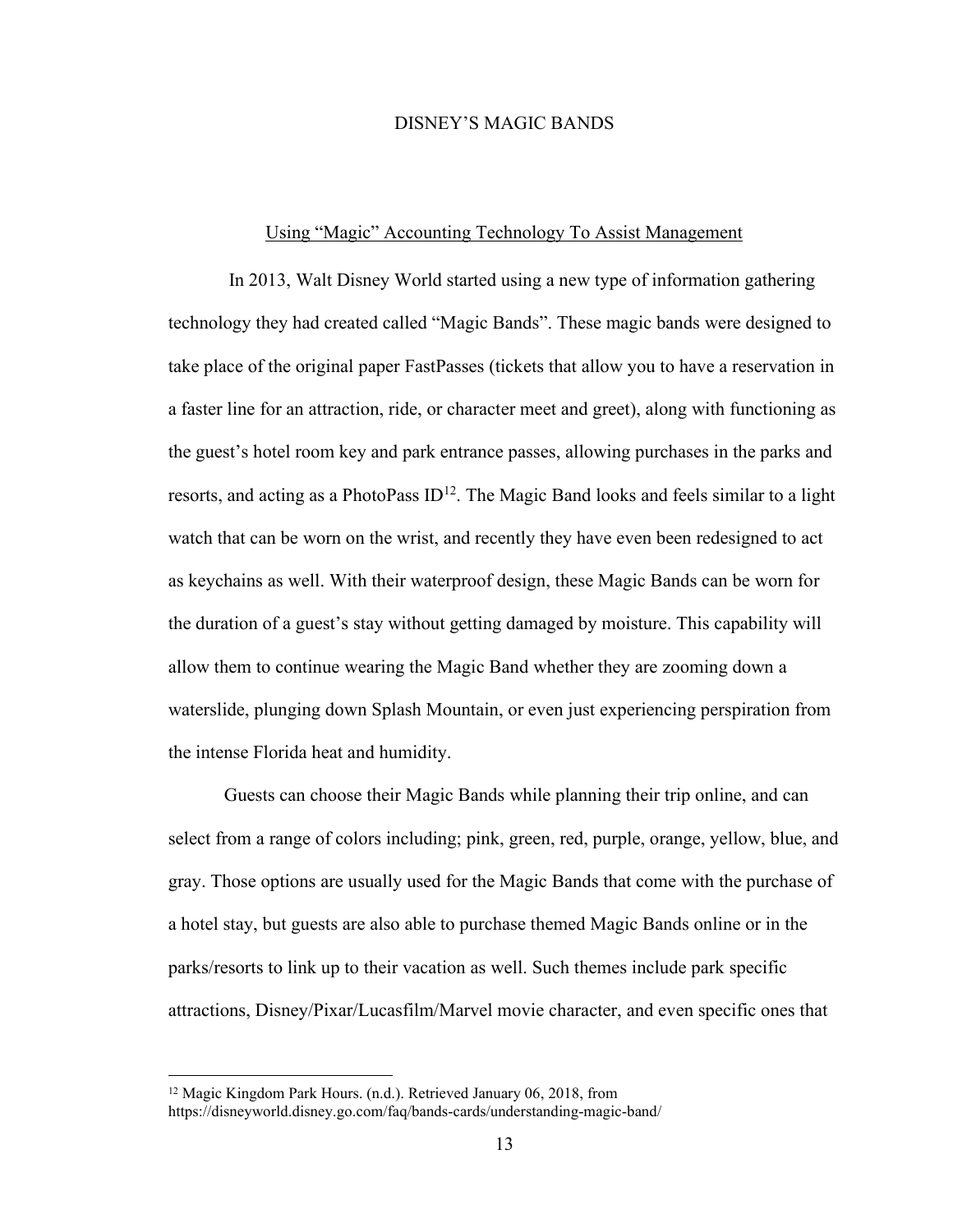you can design on your own at various locations.

From the viewpoints of the guests, these Magic Bands serve as an excellent tool that allows them to leave their wallets, tickets, and cards behind. However, they serve an even greater purpose to the cast members working for the company. Magic Bands are created to utilize RFID technology to assist the resort. RFID stands for "radio frequency identification technology"13 and is used to track specific data by utilizing a tag that comes in many shapes and sizes, and can be small enough to put into one of Disney's Magic Bands. The information stored by RFID technology allows Disney to create "magical" experiences in the form of sharing names for reservations so cast members can welcome them specifically, but it also helps Disney utilize data collected on the magic bands from guest behavior. When a guest uses their Magic Band to make a purchase, that information is stored, telling the company what sorts of items that specific guest is purchasing, as well as what parks they visit more than others, as well as which rides are utilized frequently.

#### Utilizing Magic Band Data

This information gathered by Magic Bands can help Disney generate even more revenue by seeing trends in their products and services, telling them what they need to make sure is available to guests, knowing that they are attracted to spending their money on that experience. Since these Magic Bands also contain ticket information, trends in attendance can be used to determine how busy parks get during certain times of the day, week, month, or year, enabling Disney to properly staff each store, park, or resort. These trends can help the company lower costs that are involved with having unnecessary paid

<sup>&</sup>lt;sup>13</sup> Want, R. (2006). An introduction to RFID technology. IEEE Pervasive Computing, 5(1), 25-33. doi:10.1109/MPRV.2006.2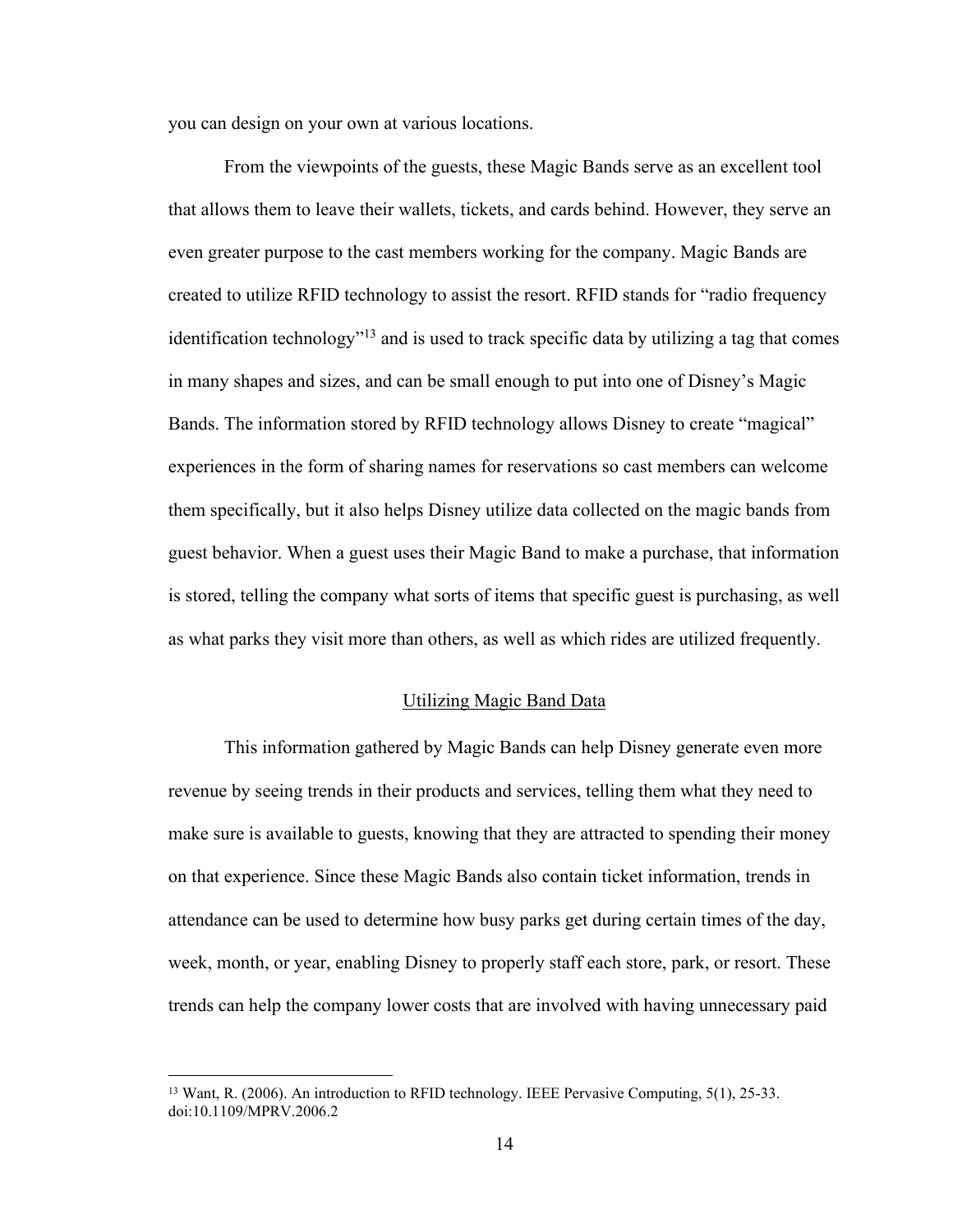cast member presence during the workday by allowing them to only schedule a necessary number of cast members.

Due to the ability to use historical financial information to set daily goals for profits, they can estimate whether or not they are on track to reach their set goals. In the event that their guest profitability is lower than desired, they can alter part of that profitability equation (guest profits minus the costs associated with handling the guest) to increase the profitability. By decreasing the amount of resources used to assist guests, then more of what guests spend with the company can be seen as profits. This decrease can be done by lowering the amount of cast members currently working during the time of low guest spending.

At Walt Disney World, they have something called the Disney College Program, where college students can spend up to a year working for the company. One of the roles that students can work in is merchandise. These merchandise cast members work at different stores throughout the parks, hotels, and shopping districts. Although a large part of the program is to work, the students also have an element of their time that is used to spend time in the parks. These students are allowed to go to the theme parks, free of charge, when they are not required to be at work. When guest spending is unexpectedly lower than desired, merchandise leaders can make the decision to allow cast members who would like to have an early release, the ability to end their shift. Due to the fact that not every cast member can be sent home, there are a limited number of slots available for this release, depending on the gap that the leaders are trying to close within customer profitability. This early release, of course, isn't required, so the cast members who would like to continue their shift are more than welcome to, such as full time cast members who

15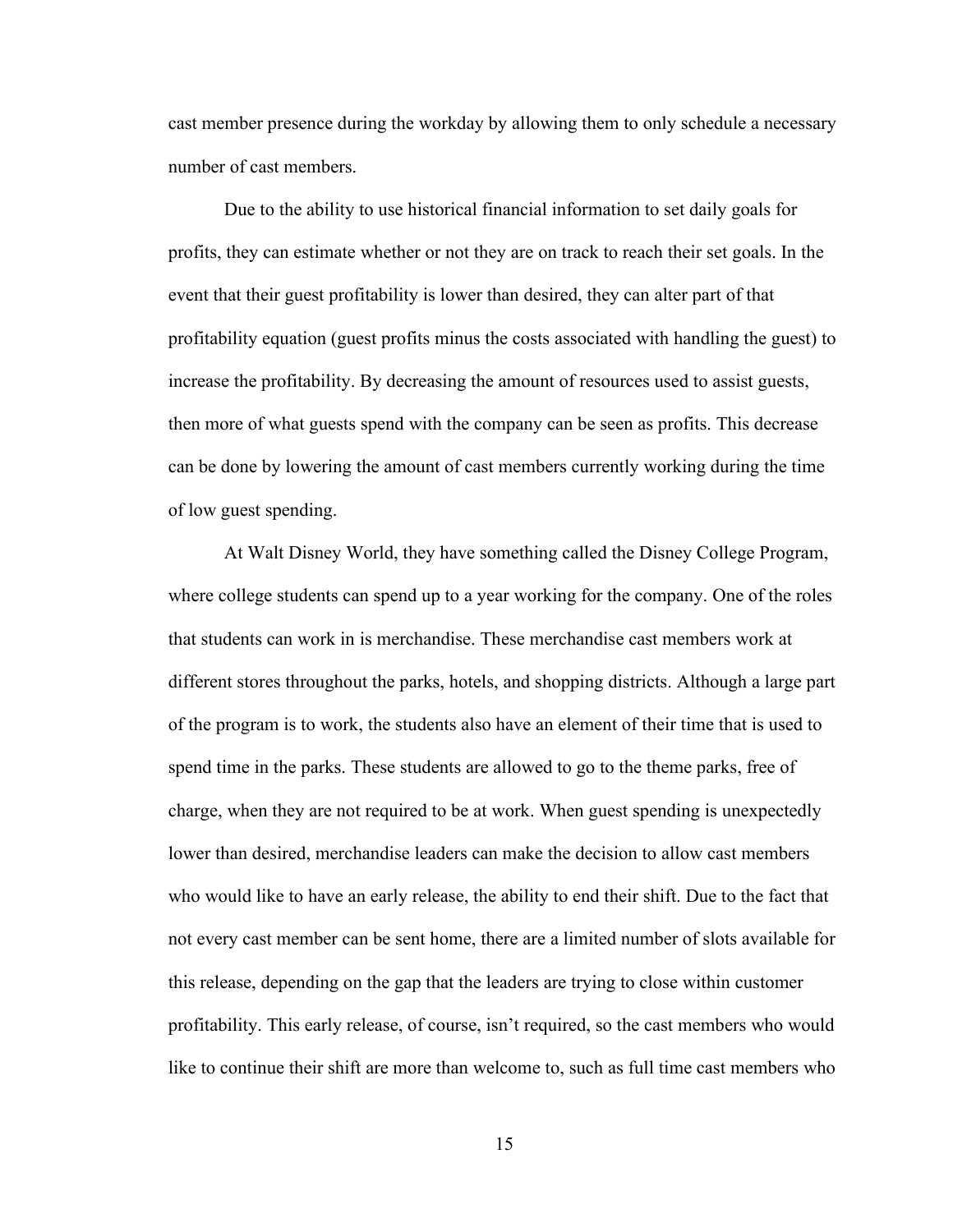support families. This release does, however, appeal to some of the College Program students who are there for the whole experience. Their desire to spend time in the parks, and the company's need to utilize less resources during low spending periods, makes the early release method an excellent way to increase guest profitability. By continually tracking data about the amount of purchases being made in these stores, Disney can save money in the long run by paying attention to early signs of potential risks.

#### The Costs And Benefits

As stated before, implementing new technologies and strategies can cost a company money before they are able to see the results. This became apparent in the Walt Disney Company Annual Report for 2013 when there was a  $6\frac{6}{14}$  increase in selling, general, administrative and other costs. The company disclosed that this increase of was a result of the costs associated with the creation and implementation of MyMagic+. MyMagic+ is the online program for the company and guests that goes along with all of the benefits from Magic Bands. This program can be accessed online through a computer or a smartphone application. After creating an account, guests are able to make all of their fastpass, dining, and hotel reservations at the touch of a button, as well as see ride wait times, event schedules, and even make purchases.

<sup>&</sup>lt;sup>14</sup> The Walt Disney Company. (n.d.). Fiscal Year 2013 Annual Financial Report (pg. 33) [PDF]. Washington, D.C.: United States Securities and Exchange Commission.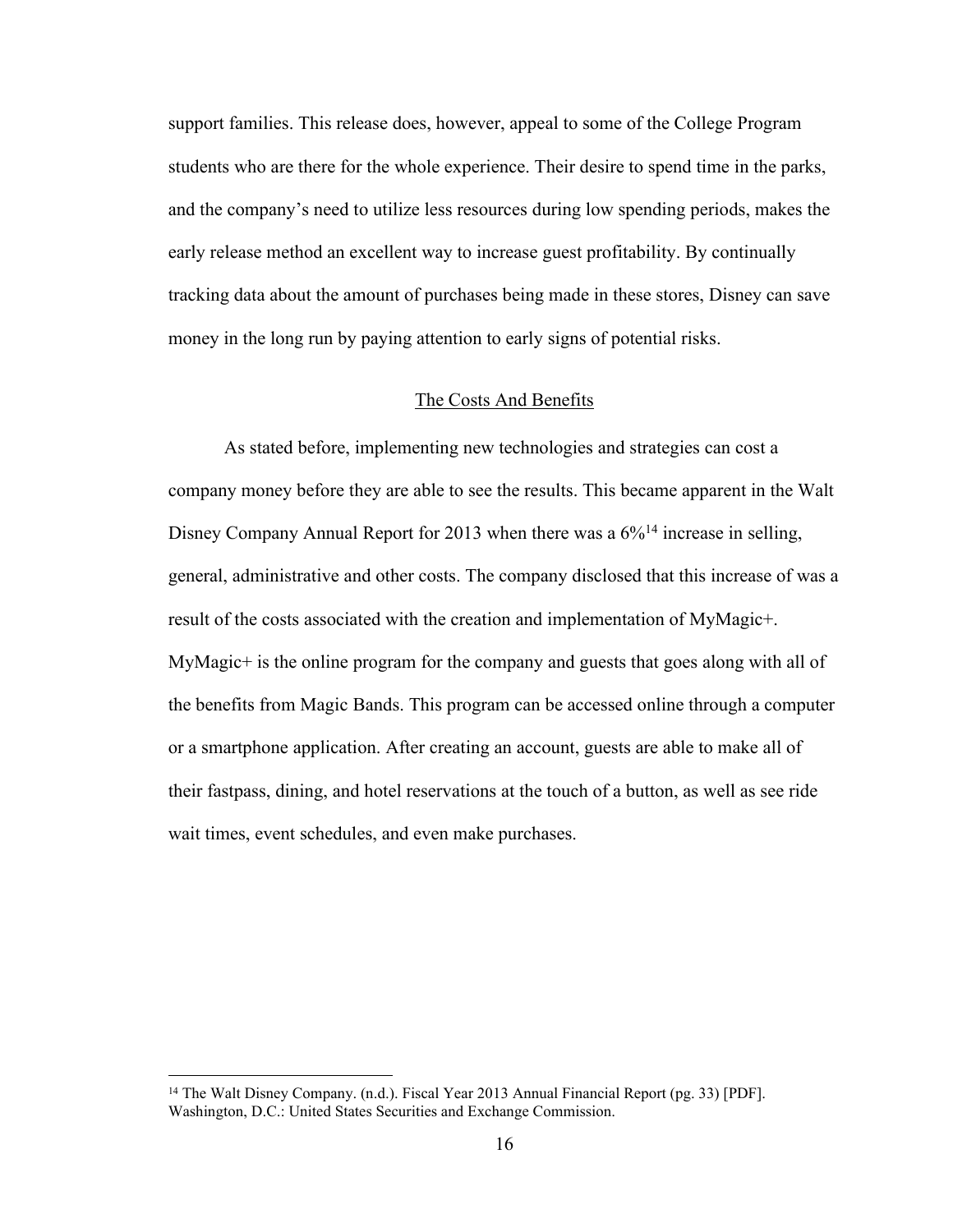Even though there was a significant cost to be able to utilize the new Magic Bands, data from Annual Reports for the years  $2014^{15}$ ,  $2015^{16}$ ,  $2016^{17}$ , and  $2017^{18}$ , shown in Table 1 show clear increases in revenues, as well as per room guest spending, after the implementation of the Magic Bands.

| <b>Annual Report Category</b>                                                    | 2017  | 2016  | 2015  | 2014  |
|----------------------------------------------------------------------------------|-------|-------|-------|-------|
| Domestic Park Revenues (in millions)   \$14,812   \$14,242   \$13,611   \$12,329 |       |       |       |       |
| Per Room Guest Spending                                                          | \$317 | \$305 | \$295 | \$280 |

Table 1

\*Created by Jordan Daley from annual reports created by The Walt Disney Company

In each annual report, the Walt Disney Company attributes their increase in park revenues to higher average guest spending. This spending includes the amount that the guests have spent on food, beverages, and merchandise in the parks, all of which were goals for the implementation of the Magic Band in 2013.

Per room guest spending is defined by the Walt Disney Company in each report as consisting of "the average daily hotel room rate as well as guest spending on food, beverage and merchandise at the hotels". Although Magic Bands can be purchased by park guests, they are complimentary for Disney resort hotel guests, making it easier to venture around their resorts and through the parks without needing to carry their wallets, hotel keys, and park tickets. The convenience benefits, combined with the fact that guests

<sup>15</sup> The Walt Disney Company. (n.d.). Fiscal Year 2014 Annual Financial Report (pg. 35) [PDF]. Washington, D.C.: United States Securities and Exchange Commission.

<sup>16</sup> The Walt Disney Company. (n.d.). Fiscal Year 2015 Annual Financial Report (pg. 33,34) [PDF]. Washington, D.C.: United States Securities and Exchange Commission.

<sup>17</sup> The Walt Disney Company. (n.d.). Fiscal Year 2016 Annual Financial Report (pg. 33,34) [PDF]. Washington, D.C.: United States Securities and Exchange Commission.

<sup>18</sup> The Walt Disney Company. (n.d.). Fiscal Year 2017 Annual Financial Report (pg. 32,33) [PDF]. Washington, D.C.: United States Securities and Exchange Commission.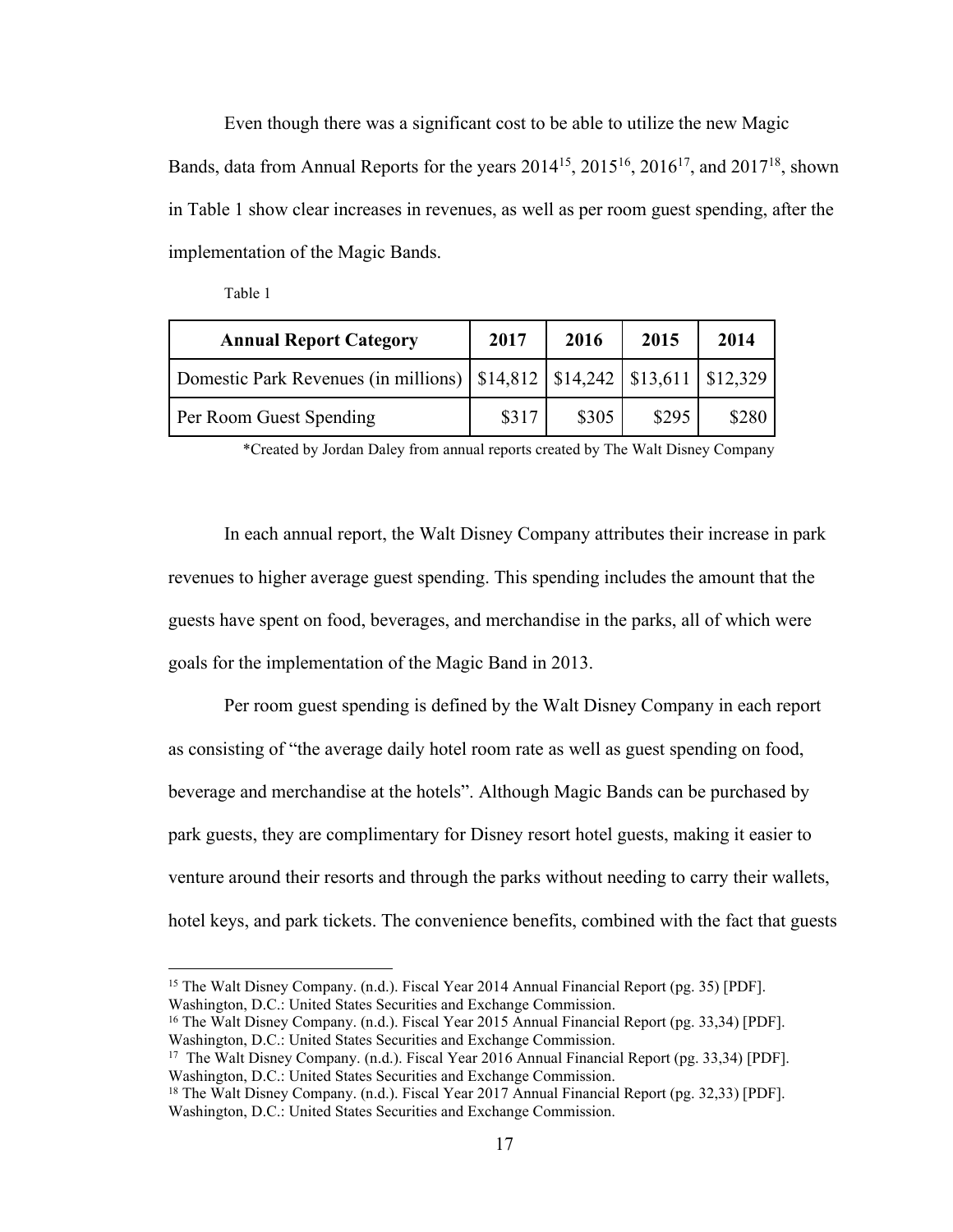aren't given a bill that represents their Magic Band spending until the end of their trip, contribute to the overall increase in spending from guests.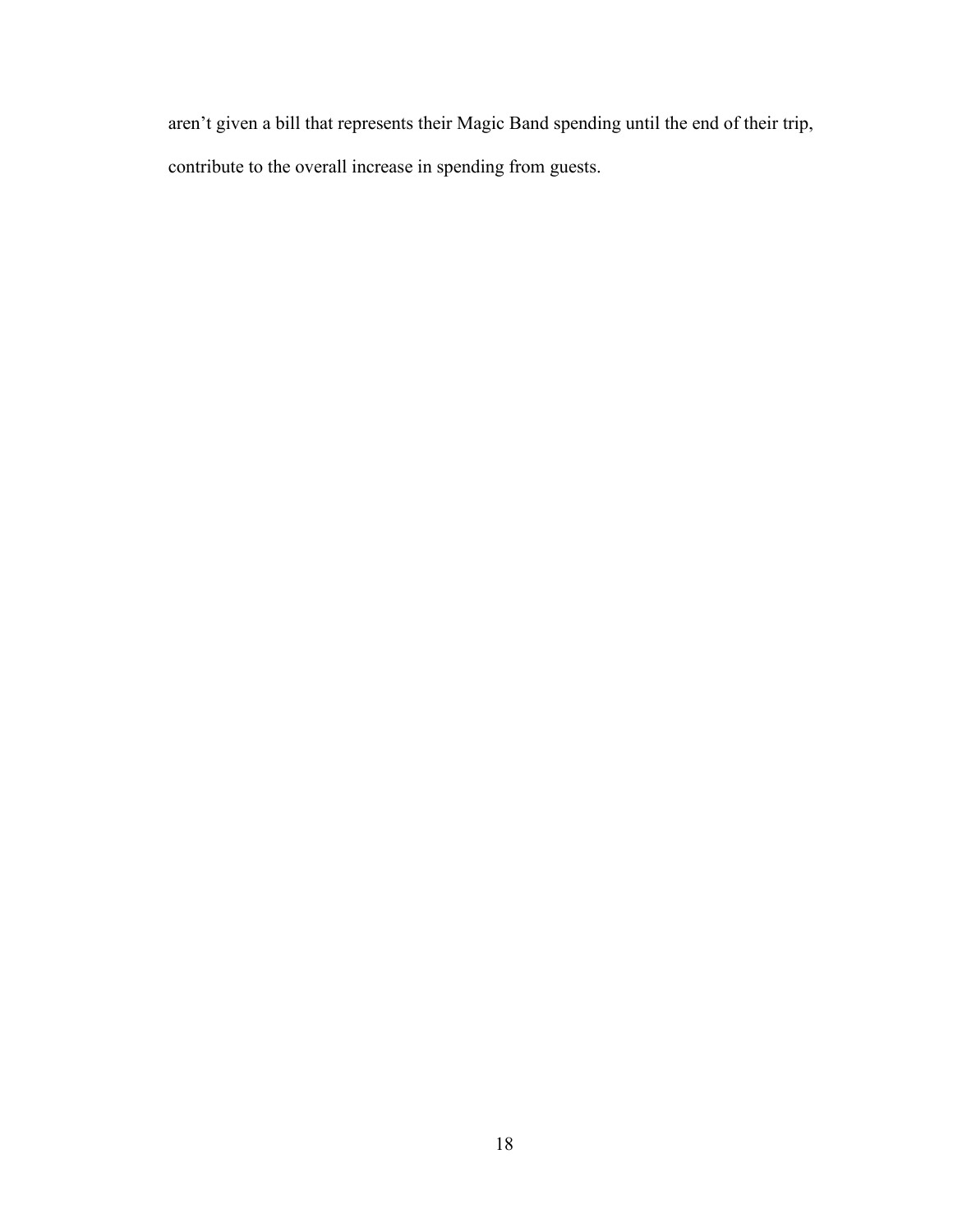#### RISK MANAGEMENT THROUGH CAST MEMBER TRAINING

In an article called "The 'Moment of Truth' In Customer Service"19, the authors, Marc Beaujean, Jonathan Davidson, and Stacey Madge discuss the importance of interactions with guests in respect to how much their share of wallet will ultimately be with your company. When something within a service industry hasn't fully satisfied a guest, or even if it dissatisfied them, the way that the organization, or in this case cast members, handle the situation will alter the perceived image that the guest has on that company.

By taking the time to train cast members on how to handle different guest interactions, Disney is getting ahead of the potential risks that come along with the variability of the service industry. This training does have a financial cost for the company, but in the long run, this cost is more of an investment in the peace of mind that comes from knowing your cast members are trained and empowered to deal with these possibly negative interactions. Each cast member is required to go through training at a training facility called "Disney University", and then on-site training at their workplace locations. This training does take a couple of weeks to finish, and cast members are paid for all training involved, but each hour of training is a useful way to ensure that these cast members are prepared to handle the different situations that they may encounter during their time at Walt Disney World.

 <sup>19</sup> Marc Beaujean, Jonathan Davidson, and Stacey Madge. (2006, February). The 'moment of truth' in customer service. Retrieved March 01, 2018, from https://www.mckinsey.com/businessfunctions/organization/our-insights/the-moment-of-truth-in-customer-service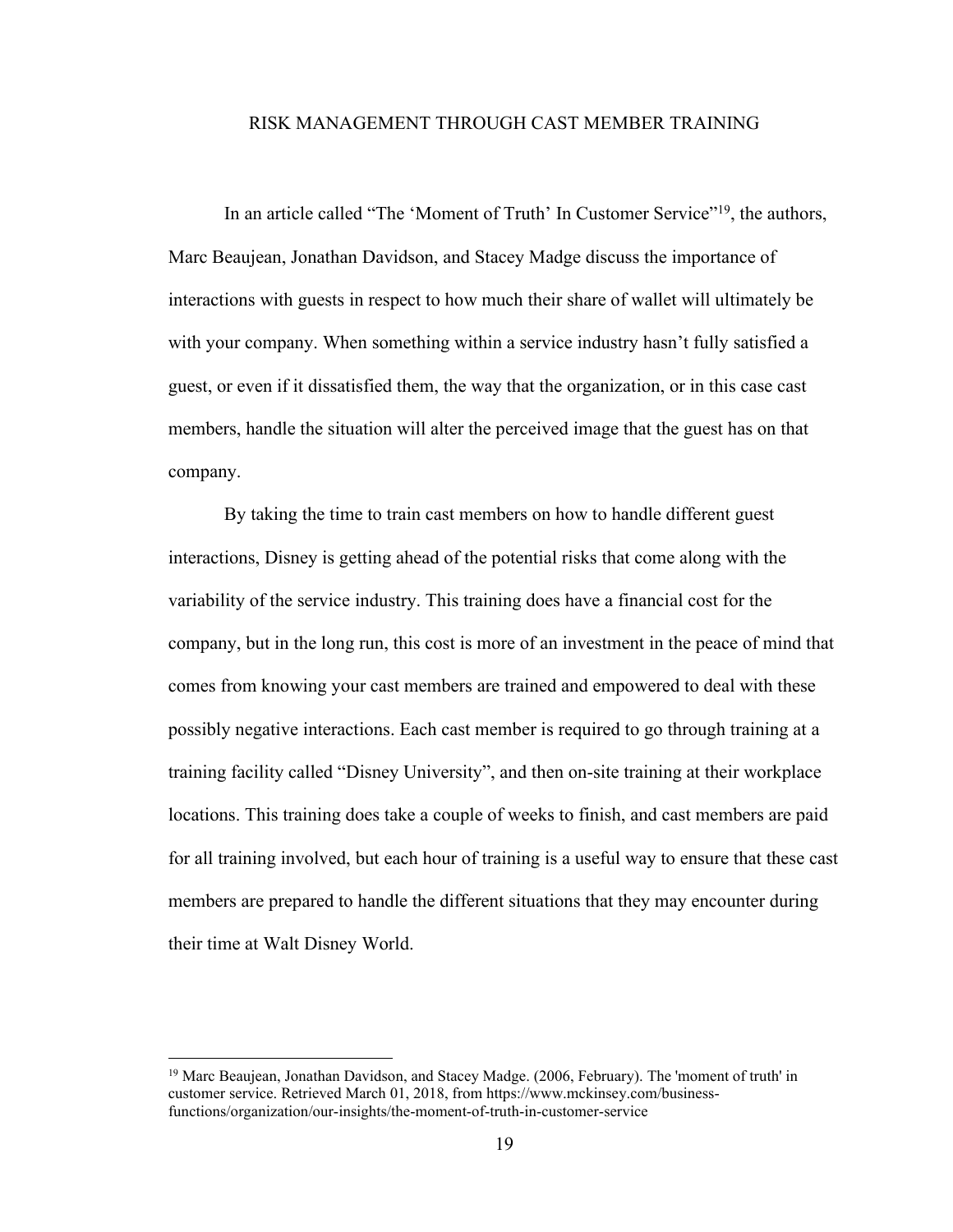Just as Dr. Kaplan brought up in his interview, it is important to make sure that an organization goes through the different stages of its service to determine situations that could occur at each stage in order to properly prepare for as many variables as possible. The training that these cast members go through covers many different events that have either previously happened, which have allowed Disney to learn from historical data to better prepare the cast members of today, or have been established as a highly possible event. Examples of such instances are lost children, language barriers, safety hazards, and disgruntled guests.

By having cast members go through training for these possibilities, they are able to react accordingly if these were to happen during regular operations. When the cast members feel trained and empowered to solve these problems, guests can see the confidence that they possess and can recognize that this cast member is genuinely trying to remedy the situation, or compensate them for their inconvenience. This positive interaction during a negative experience help create that "moment of truth" discussed in the article, meaning that the guest takes the cast member's actions strongly into account when deciding how well the company met their needs.

#### The Four Keys

One way to also combat the risk of a dissatisfied guest that Disney practices through training is their implementation of what they call The Four Keys. When new cast members are trained on how to fulfill their roles, they are told about how Walt Disney himself wanted his cast members to act in order to help the guests have a great experience in his parks. This vision that Walt had requires cast members to make sure that whenever they are doing anything during their time "on stage", that they must follow The Four

20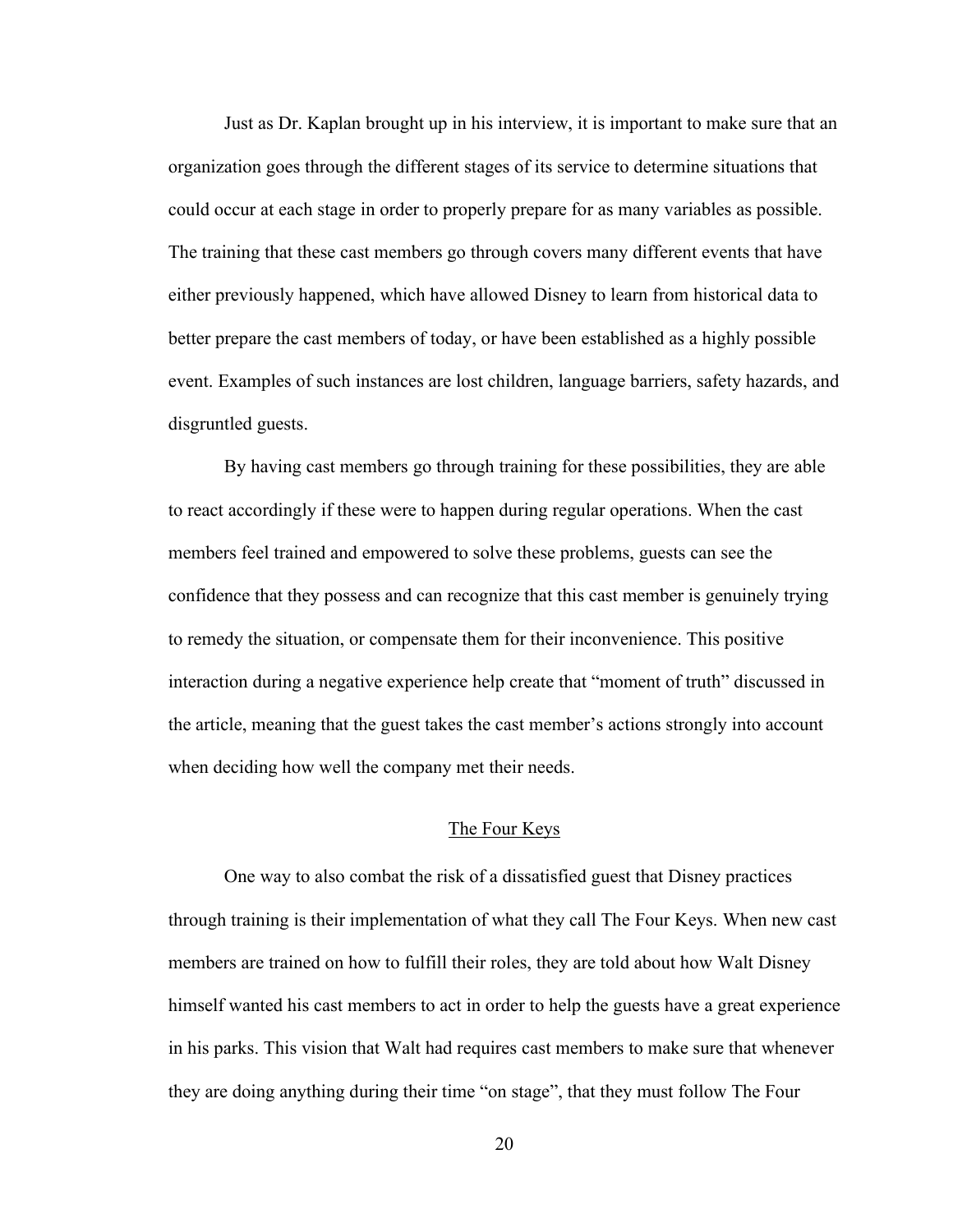Keys, which are: Safety, Courtesy, Show, and Efficiency. Cast members not only remember what the names of the keys are, but they are also required to know the order they are written in, due to the fact that they are organized by importance. Their organization is used to remind cast members that no matter what is happening, the safety of everyone around them is the most important key to focus on at all times, while efficiency is important, but shouldn't be given more priority than any key listed before it. Although cast members are constantly reminded about The Four Keys every day at work, they are also given a pocket sized card that lists the keys and what each one really means. The card contains the information provided in Figure 2.

| The Four Keys Basics |                                                                                                                                                            |  |  |
|----------------------|------------------------------------------------------------------------------------------------------------------------------------------------------------|--|--|
| <b>SAFETY</b>        | I practice safe behaviors in everything that I do.<br>I take action to always put safety first.<br>I speak up to ensure the safety of others.<br>$\bullet$ |  |  |
| <b>COURTESY</b>      | I project a positive image and energy.<br>I am courteous and respectful to Guests of all ages.<br>I go above and beyond to exceed Guest expectations.      |  |  |
| <b>SHOW</b>          | I stay in character and perform my role in the show.<br>I ensure my area is show-ready at all times.                                                       |  |  |
| <b>EFFICIENCY</b>    | I perform my role efficiently, so Guests get the most out of their<br>visit.<br>I use my time and resources wisely.                                        |  |  |

Figure 2

\*Created by Jordan Daley with information gathered from Disney At Work<sup>20</sup>

Not only are cast members highly encouraged to remember and utilize these keys,

but they are also rewarded for doing so. When a fellow cast member, coordinator, leader,

 <sup>20</sup> Disney's Four Keys to A Great Guest Experience. (n.d.). Retrieved February 06, 2018, from http://disneyatwork.com/disneys-four-keys-to-a-great-guest-experience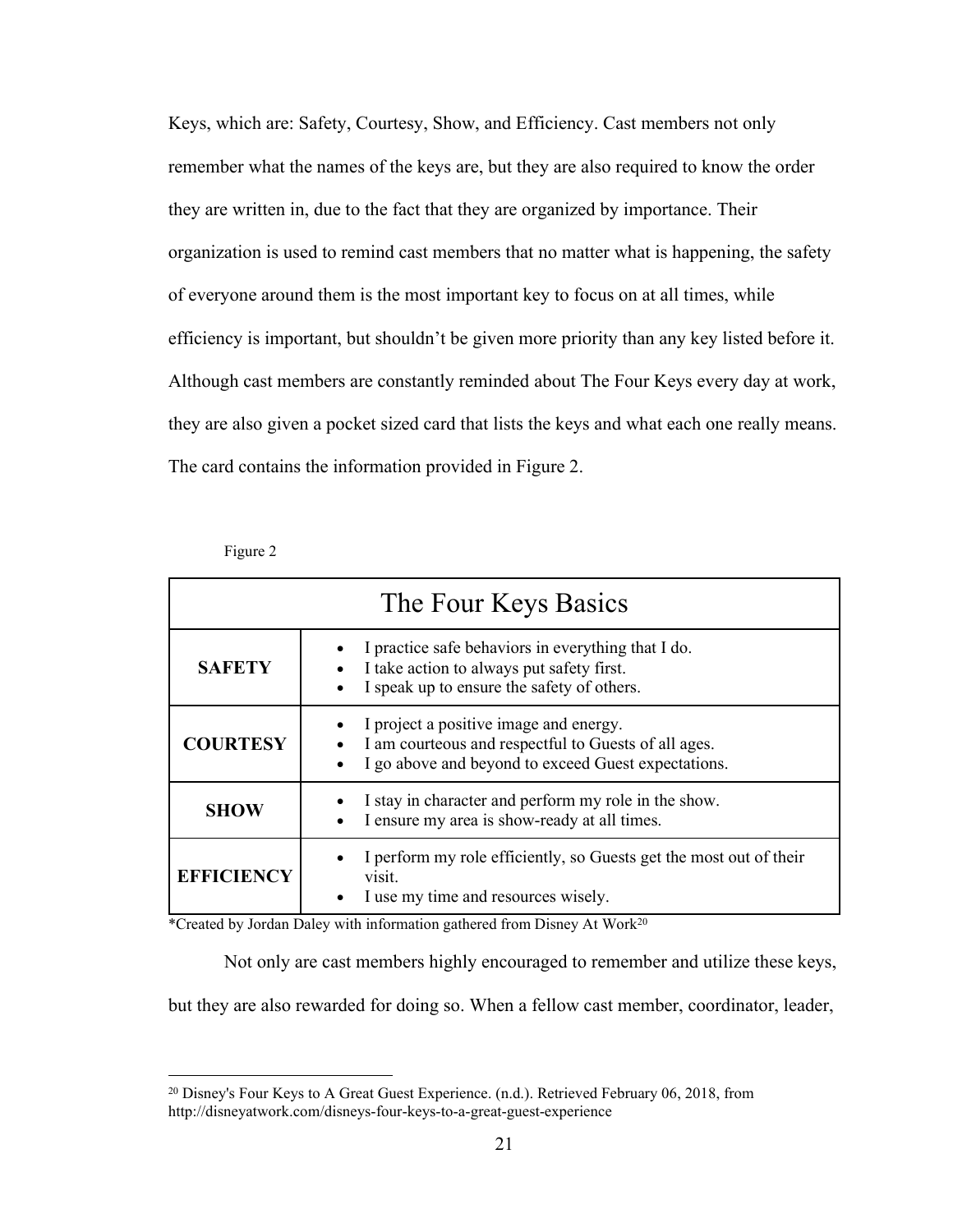or even guest witnesses a cast member going above and beyond with any of The Four Keys, then they can choose to write that cast member a Four Keys Card. This card requires the author to check off which of the keys that the cast member utilized, write a short comment about their performance, and then have one of their superiors sign the card. After the card has been completed, one copy of the card is put into a locked box where it will remain until it is put into the computer system under the cast member's record with the company, and another copy is given to the cast member to keep. Since these cards can be seen when a cast member is being reviewed for a promotion, assessment, or role change, they are highly welcomed by cast members as a reward for their hard work, knowing that each one will help them increase their appeal to their employers by performing exceptional guest service practices.

Although these Four Keys Cards seem like they are meant to benefit the cast members, they are actually a great way to promote risk management. By giving cast members these small pieces of paper, they are empowering and rewarding them, two very important parts of risk management. Having cast members that go out of their way every day to make sure that all guest interactions are handled with a great deal of effort can help prevent cases of dissatisfied guests, or even the need for service recovery measures, both of which can be costly.

#### Merchentaining

One concept utilized to promote quality as a form of marketing in merchandise locations at Walt Disney World is something called "Merchentaining". This Disney specific concept is the combination use of merchandise and entertainment. Merchentaining can be anything ranging from wearing a pair of Mickey Mouse gloves to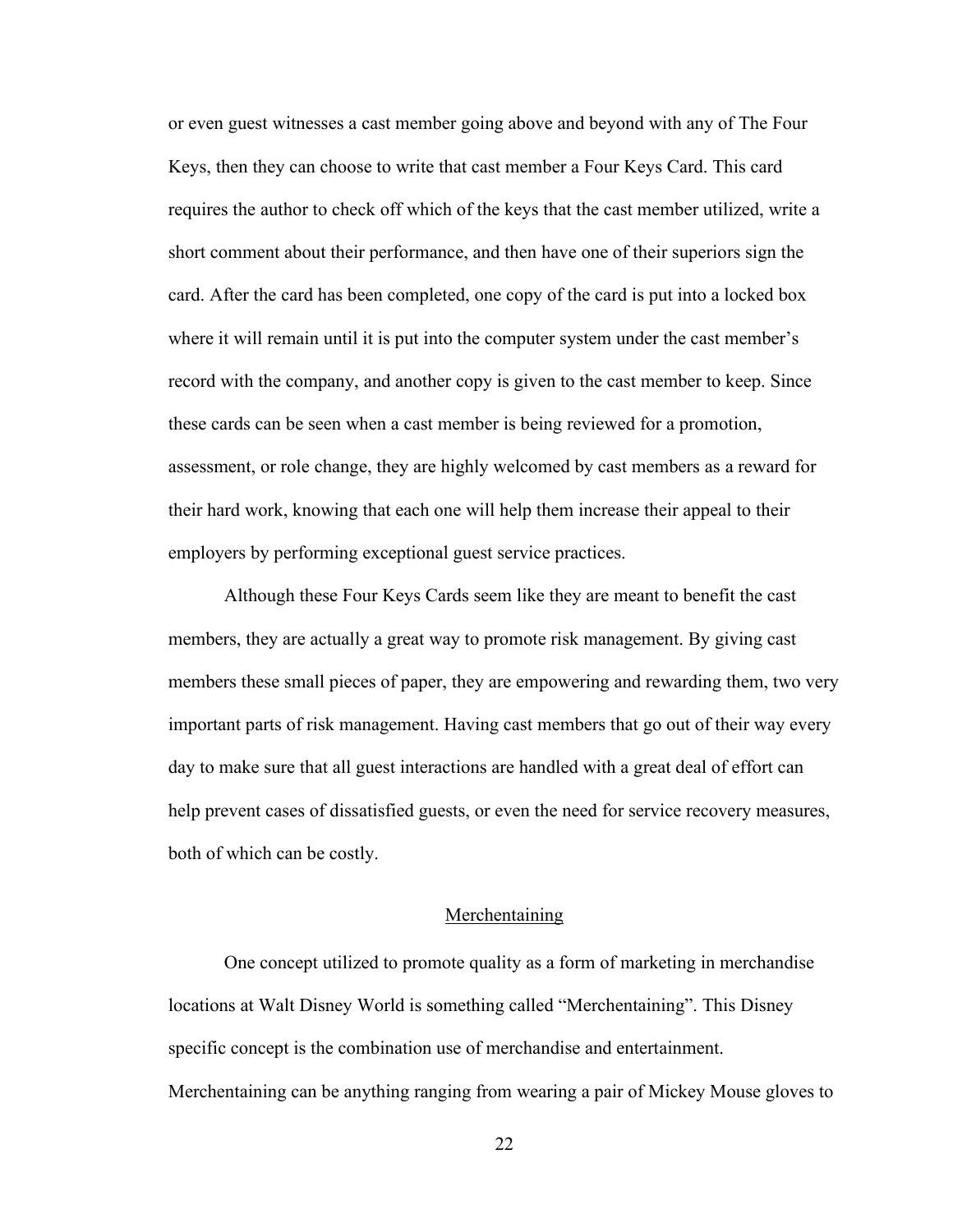wave at guests with while welcoming them into the store, to using a bubble wand, or even playing with a remote control BB-8 robot from the new Star Wars movies.

When cast members are already being productive by welcoming guests into the stores, assisting guests who are looking for specific merchandise, they can increase their productivity by introducing merchandise to be showcased in the work that they are already doing. Since these cast members are already being paid for their service of welcoming guests or other various activities, their job can be enhanced without having to increase the amount that they are being paid, increasing the quality that is a result of the investment in the cast members.

Merchentaining does two key things during each guest interaction, promoting a product and entertaining guests. There are times where guests both young and old see a cast member playing, or merchentaining, with different pieces of merchandise and have instantly put one of them in their shopping basket. Other situations have resulted in the cast member catching the eye of a guest while they are using the piece of merchandise, creating a sense of interest or intrigue on the part of the guest, wanting to either try it on their own or see a demonstration. This type of situation is similar to the marketing aspect of samples in a grocery store, the product can be tested, or in Disney's case, played with, and then the guest can either continue on their way, or quickly obtain one of these products right then and there. These guests notice the quality or benefits of a product before noticing the cost that obtaining it would be, creating a strong desire before price is even considered. After seeing the prices, the guests can then determine if the level of quality that they have observed deserves the level of pricing that the product has been given.

23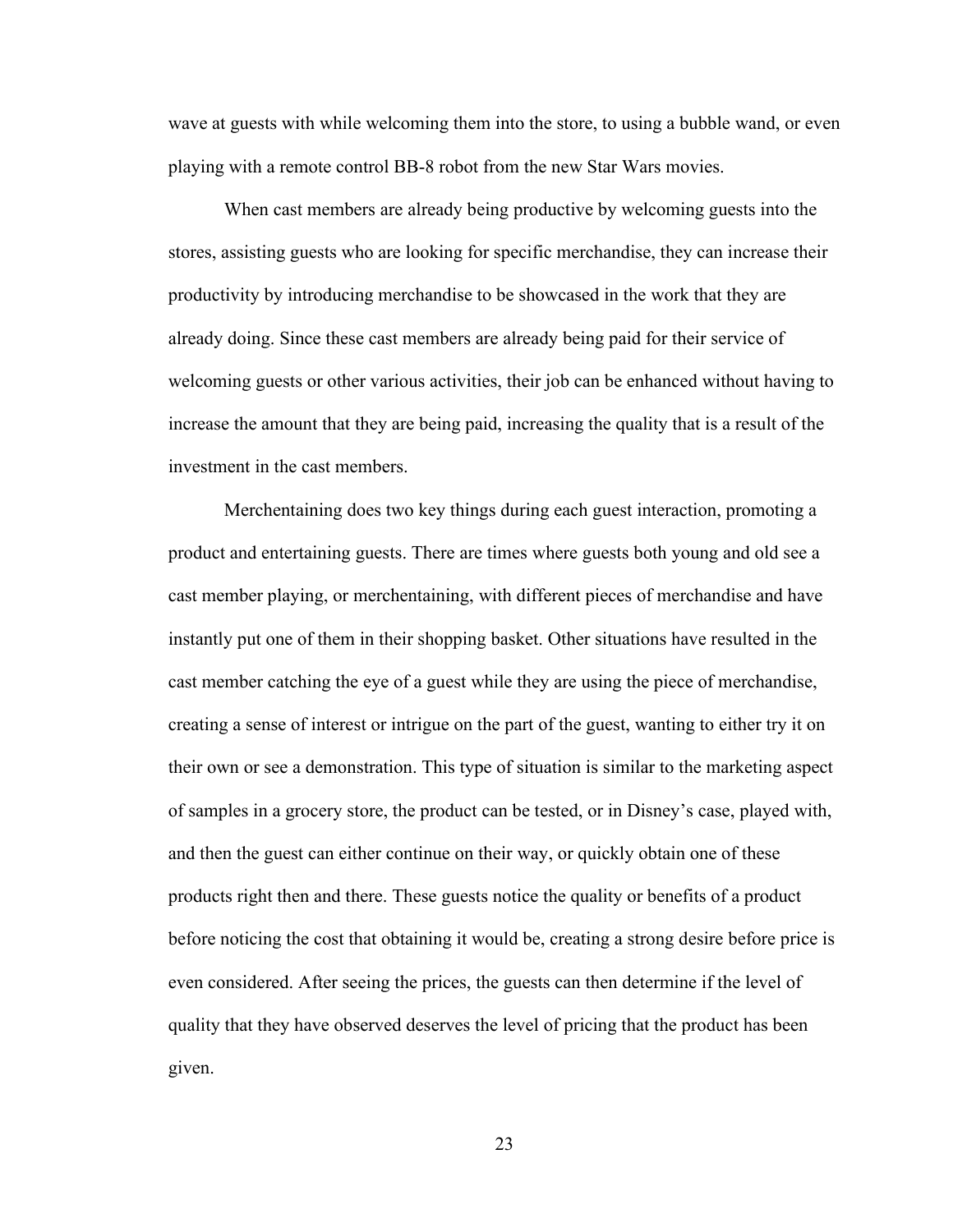#### LIFE ON THE FRONTIER

#### Continuing To Grow

As mentioned before, The Walt Disney Company is continually growing. Since the company was founded in  $1923^{21}$ , they've created 6 theme parks, built multiple resort destinations, started cruise lines, created over 700 feature films<sup>22</sup>, opened numerous retail locations, acquired additional companies, produced television channels, and composed various styles of music. To go along with everything they have already done, they are also following one of the lessons that is continuously taught in countless University of Maine Business School classes, and that is that businesses need to keep growing. Although they are growing by creating additions such as Toy Story Land and Star Wars Land to their theme parks, releasing new movies such as *Black Panther* and *A Wrinkle In Time*, and acquiring Fox, they are growing in their retail front as well.

Walt Disney World isn't just quitting after creating the Magic Band and implementing risk management trainings. They understand that as time goes on, they need to update their store fronts to match the new needs and desires that their guests have expressed through their actions in the parks. One location, located in Disney Springs, called World of Disney is currently undergoing a drastic storefront change. Steven Miller, a Communications Manager for Disney Theme Park Merchandise, wrote on January 10, 2018 about "Reimagined World of Disney Stores Coming to Disneyland and Walt Disney

 <sup>21</sup> Disney History. (n.d.). Retrieved January 04, 2018, from https://d23.com/disney-history/

<sup>22</sup> List of Disney Films. (n.d.). Retrieved December 06, 2017, from https://d23.com/list-of-disney-films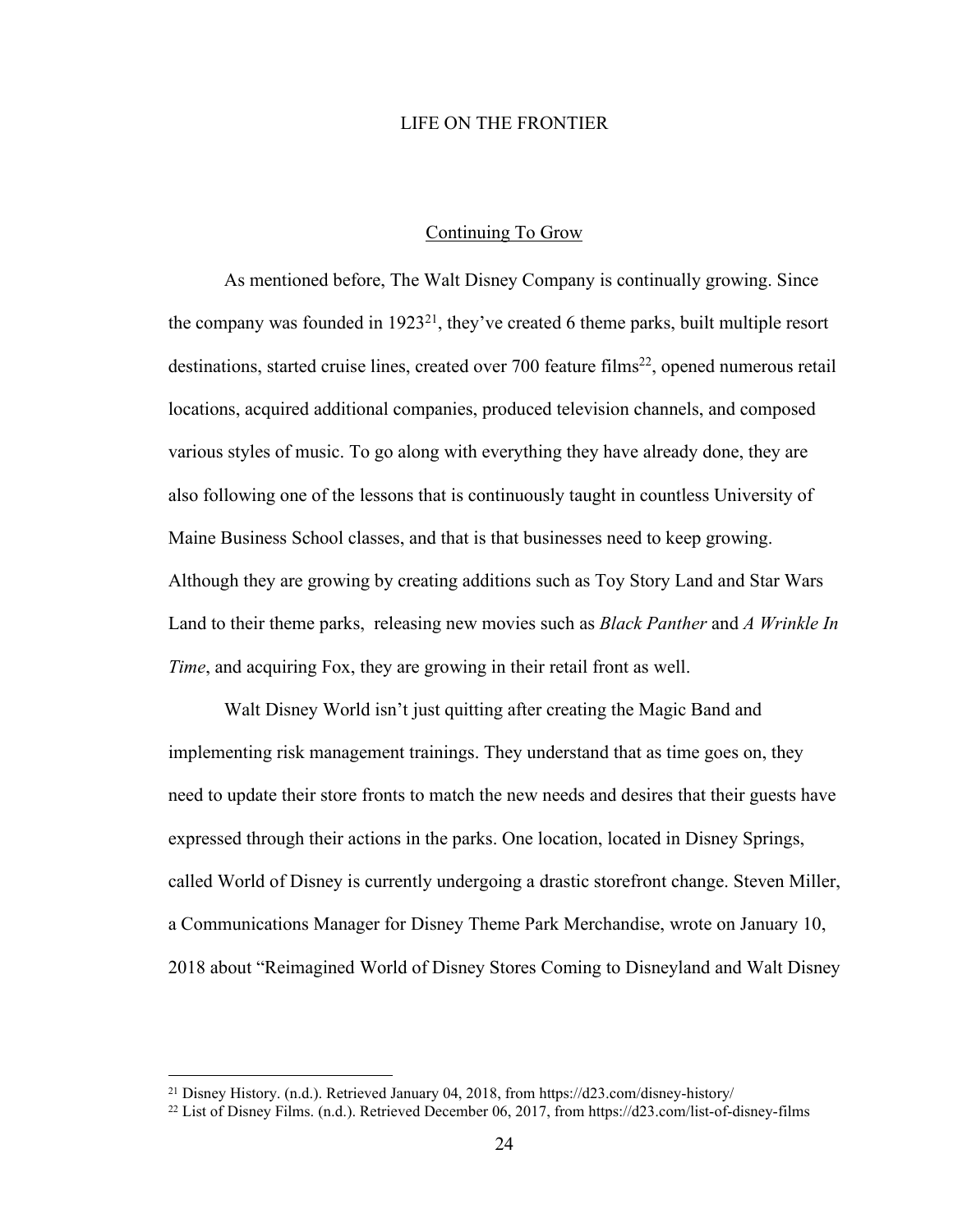World Resorts in 2018<sup>"23</sup>. This alteration to already popular stores will be able to help the Walt Disney Company to continue working on those core objectives of business, allowing them to have a new look that will help them with guest acquisition, continue to sell the merchandise that their current guests love and travel long distances to purchase, which will help them maintain guest retention in the store, all of which are investments that lead into more growth in guest profitability.

An article written by Keshia Hannam, titled "A Record Amount of Brick and Mortar Stores Will Close in 2017"24, discusses how plans had been made in 2017 in the United States to close down over 6,700 storefronts. This number of closures surpassed the 6,163 record set by the 2008 financial crisis, according to the article. The author also quotes a message that Nike told it's investors, saying that "undifferentiated, mediocre retail won't survive". Despite all of these challenges in the retail industry, Disney is able to use their status as a leader in the industry to continue creating new and efficient ways to supply information to their accountants, allowing them to help managers decide the best ways to grow. This continual growth helps them continue to be able to increase their merchandise sales, improve their storefronts, and survive during a time of continual store closures, despite our society's online shopping habits and ability to get what they want from the comfort of their own home. While other retailers are being pushed out by new technologies, Disney has taken these new shopping ideas, evolved them, and have grown to see these technological changes as a new strength, not weakness.

 <sup>23</sup> Reimagined World of Disney Stores Coming to Disneyland and Walt Disney World Resorts in 2018. (n.d.). Retrieved March 25, 2018, from https://disneyparks.disney.go.com/blog/2018/01/reimagined-worldof-disney-stores-coming-to-disneyland-and-walt-disney-world-resorts-in-2018/

<sup>&</sup>lt;sup>24</sup> A Record Amount of Brick and Mortar Stores Closed in 2017. (n.d.). Retrieved March 03, 2018, from http://fortune.com/2017/10/26/a-record-amount-of-brick-and-mortar-stores-will-close-in-2017/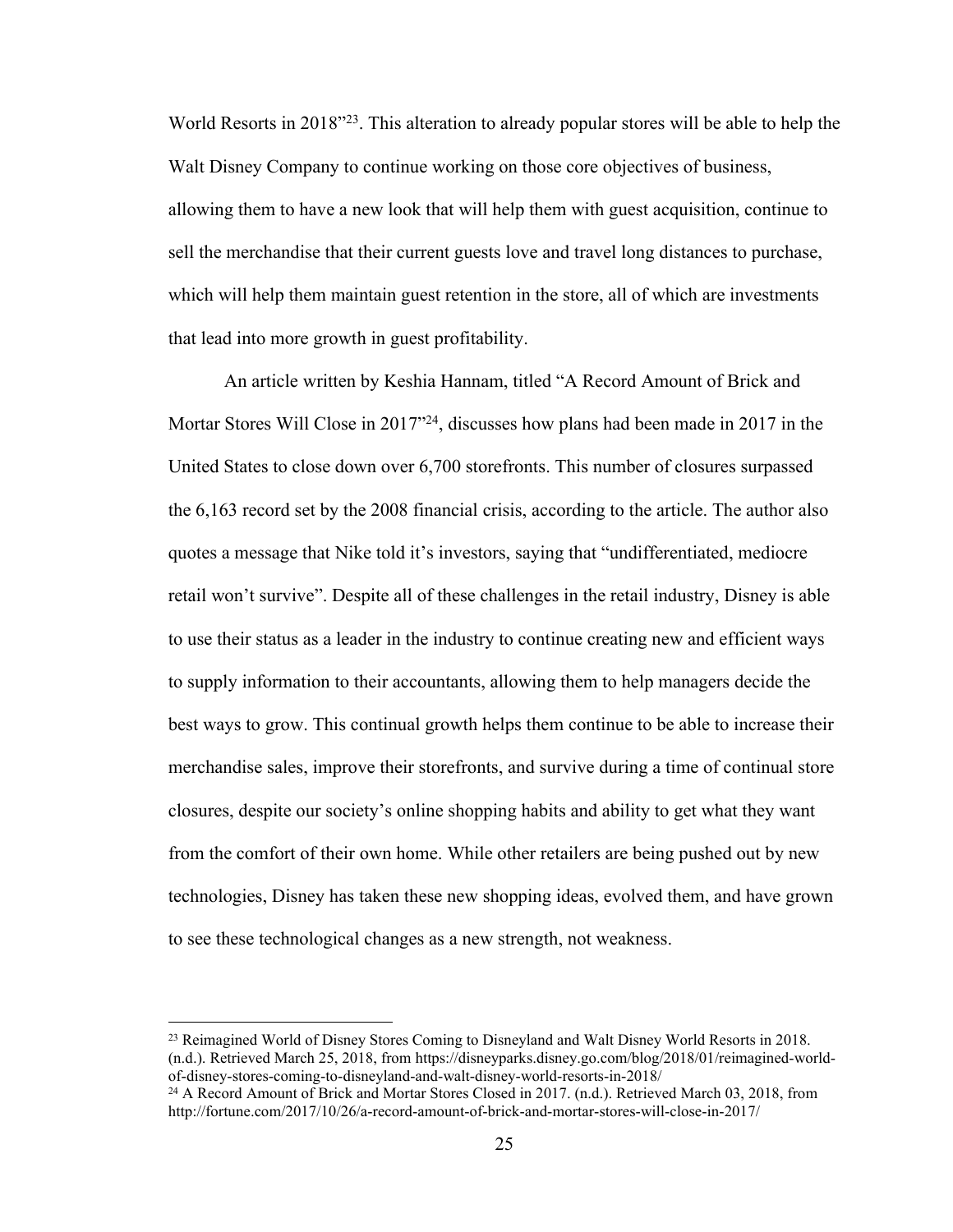## Keep Moving Forward

The continuous growth that the Walt Disney Company works towards increases the amount of value that they present to their guests at their parks. The acquisition of well-loved brands and franchises, the implementation of new data collecting technology, the extensive training of cast members, and the continuation of growth have all helped the Walt Disney Company not only operate on Michael Porter's Productivity Frontier, but also push the Frontier forward, setting new bars for other companies in the industry.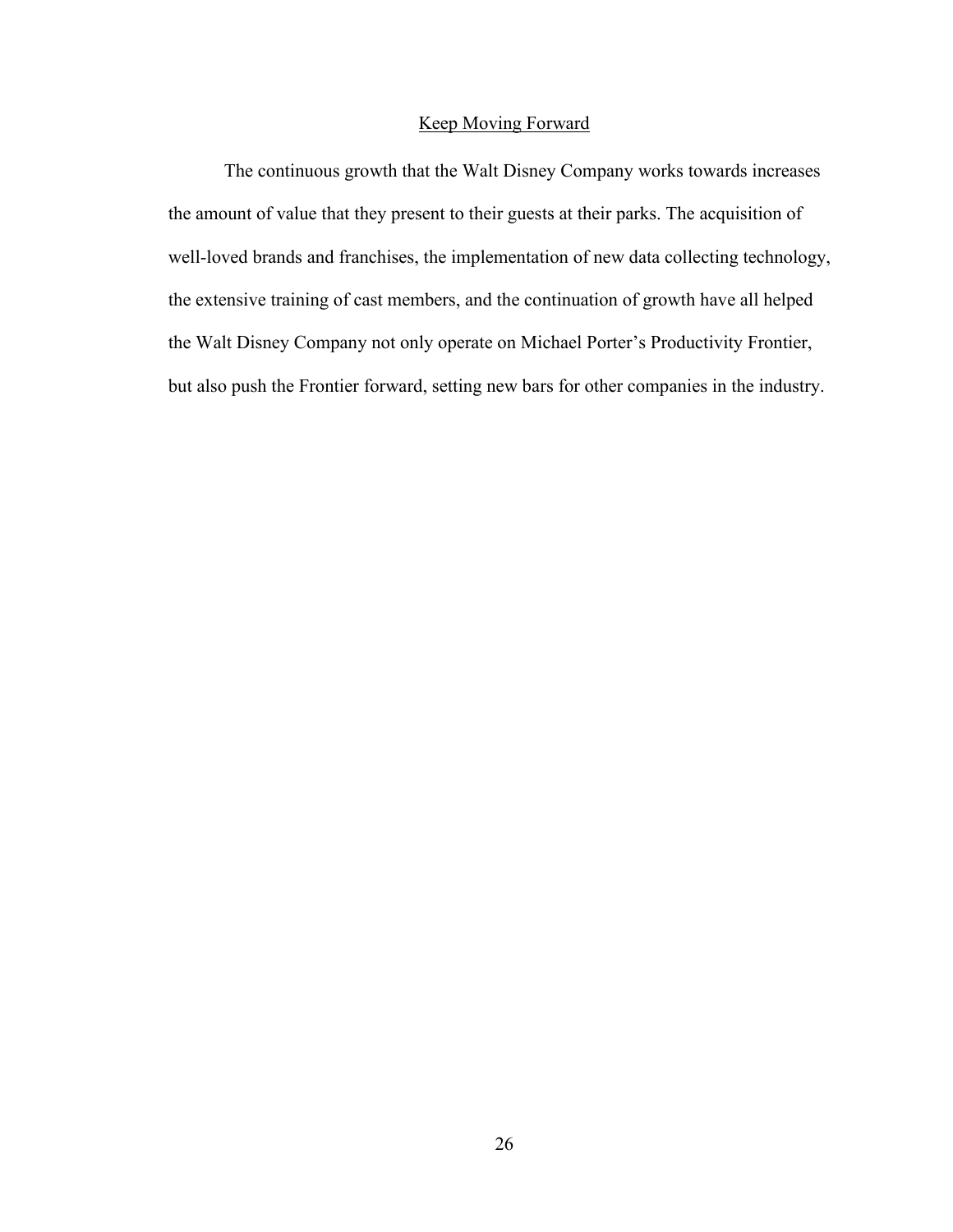#### BIBLIOGRAPHY

Cockerell, L. (2009). Creating magic: 10 common sense leadership strategies from a life at Disney. London: Vermilion.

Disney History. (n.d.). Retrieved January 04, 2018, from https://d23.com/disney-history/

- Disney's Four Keys To A Great Guest Experience. (n.d.). Retrieved February 06, 2018, from http://disneyatwork.com/disneys-four-keys-to-a-great-guest-experience
- Hansen, D. R., & Mowen, M. M. (2018). Cornerstones of cost management. Boston: Cengage Learning
- Help Center. (n.d.). Disney Resort Hotels Frequently Asked Questions. Retrieved November 7, 2017, from https://disneyworld.disney.go.com/faq/resorts/resorthotel-list/
- List of Disney Films. (n.d.). Retrieved December 06, 2017, from https://d23.com/list-ofdisney-films
- Magic Kingdom Park Hours. (n.d.). Retrieved January 06, 2018, from https://disneyworld.disney.go.com/faq/bands-cards/understanding-magic-band/
- Marc Beaujean, Jonathan Davidson, and Stacey Madge. (2006, February). The 'moment of truth' in customer service. Retrieved March 01, 2018, from https://www.mckinsey.com/business-functions/organization/our-insights/themoment-of-truth-in-customer-service
- Porter, M. (1996). What is strategy? Harvard Business Review 74(6) 61–78.
- Reikofski, P. (2016, May 26). How Many People Go To Disney World Every Day 2015 Edition. Retrieved November 07, 2017, from http://temporarytourist.com/howmany-people-go-to-disney-world-every-day-2015-edition/
- Reimagined World of Disney Stores Coming to Disneyland and Walt Disney World Resorts in 2018. (n.d.). Retrieved March 25, 2018, from https://disneyparks.disney.go.com/blog/2018/01/reimagined-world-of-disneystores-coming-to-disneyland-and-walt-disney-world-resorts-in-2018/
- Risk Reduction Advice from Dr. Robert Kaplan [Interview by B. Aziza]. (2011, February 4). Retrieved from https://www.youtube.com/watch?v=Kr0AwuvODaw&feature=youtu.be

Sunder, S. (2015). Risk in Accounting. Abacus, 51(4), 536-548. doi:10.1111/abac.12060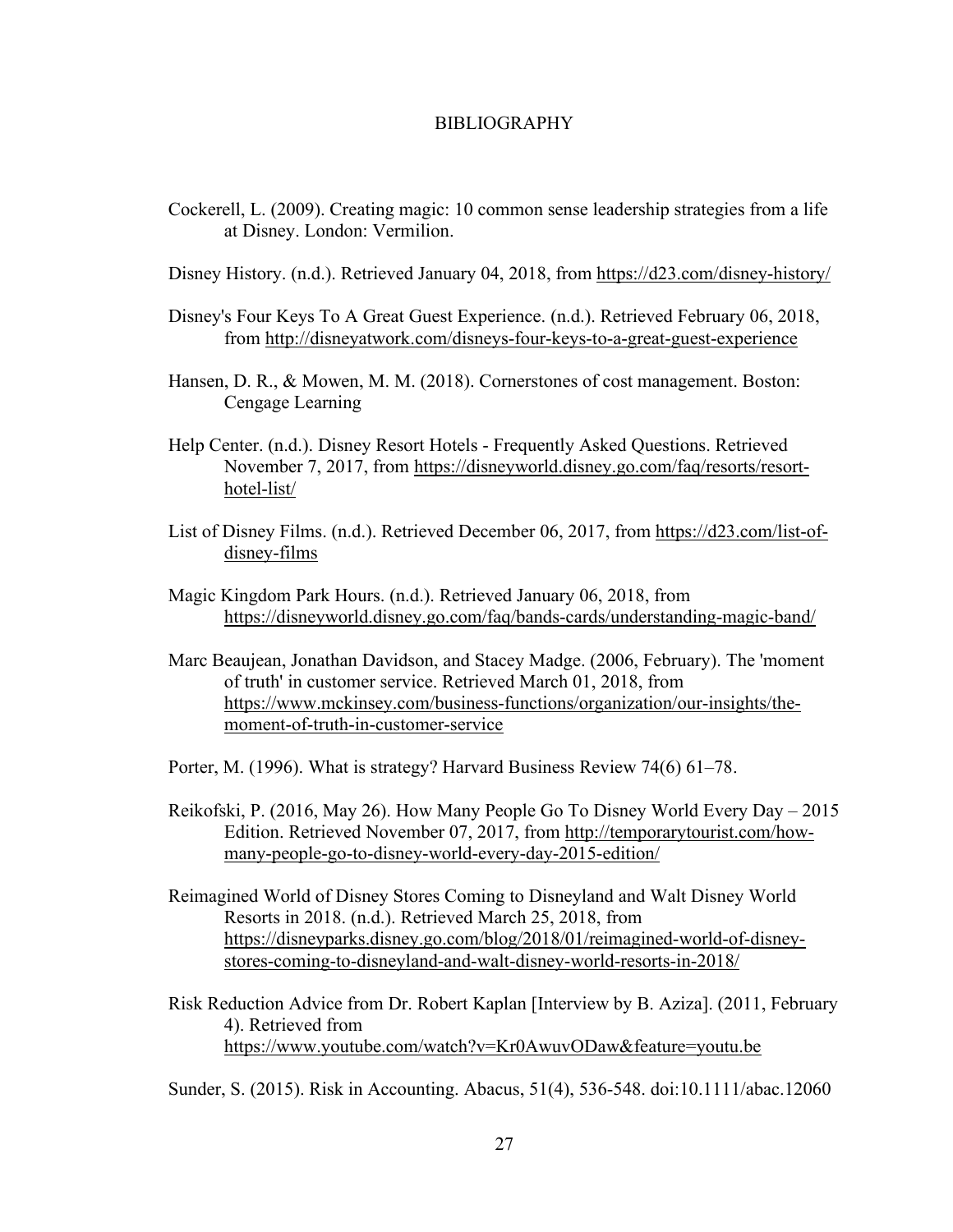- This Day in History: Walt Disney World Resort Officially Opens 1971. (n.d.). Retrieved November 07, 2017, from https://disneyparks.disney.go.com/blog/2010/10/this-day-in-history-walt-disneyworld-resort-officially-opens-1971/
- The Walt Disney Company. (n.d.). Fiscal Year 2013 Annual Financial Report (pg. 33) [PDF]. Washington, D.C.: United States Securities and Exchange Commission.
- The Walt Disney Company. (n.d.). Fiscal Year 2014 Annual Financial Report (pg. 35) [PDF]. Washington, D.C.: United States Securities and Exchange Commission.
- The Walt Disney Company. (n.d.). Fiscal Year 2015 Annual Financial Report (pg. 33,34) [PDF]. Washington, D.C.: United States Securities and Exchange Commission.
- The Walt Disney Company. (n.d.). Fiscal Year 2016 Annual Financial Report (pg. 24, 31,33,34) [PDF]. Washington, D.C.: United States Securities and Exchange Commission.
- The Walt Disney Company. (n.d.). Fiscal Year 2017 Annual Financial Report (pg. 32,33) [PDF]. Washington, D.C.: United States Securities and Exchange Commission.
- Want, R. (2006). An introduction to RFID technology. IEEE Pervasive Computing, 5(1), 25-33. doi:10.1109/MPRV.2006.2